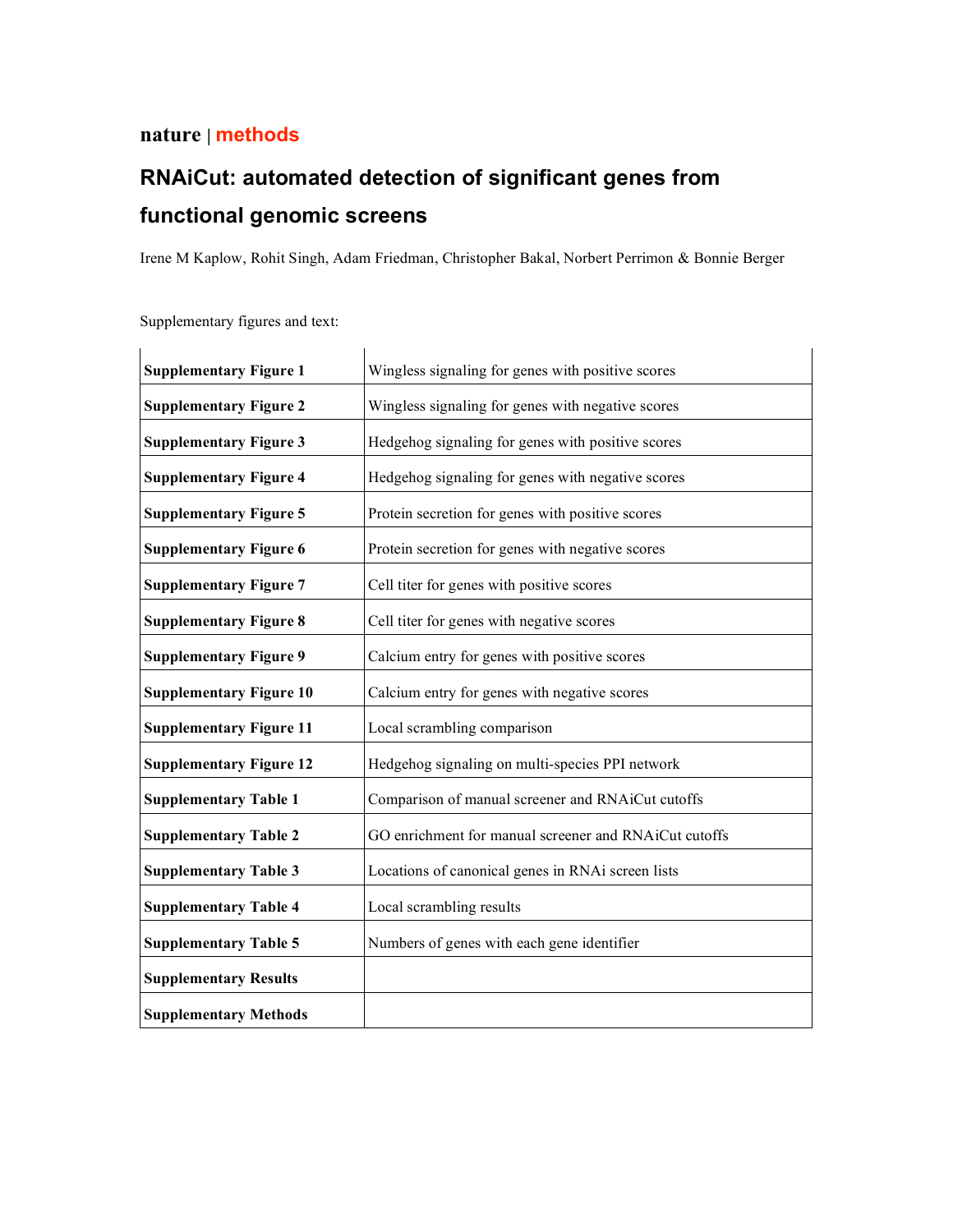

**Supplementary Figure 1: Wingless signaling for genes with positive scores**

RNAiCut Results for genes with positive Z-scores for wingless signaling screen in *D.*  melanogaster.<sup>1</sup> Genes are ordered on the x-axis from left to right based on the decreasing magnitude of Z-scores from the RNAi screen. The y-axis denotes the pvalue, as a function of k, of finding a random PPI subnetwork as well-connected as the one containing the k highest-scoring genes from the RNAi screen. These results are based on the *D. melanogaster* PPI network.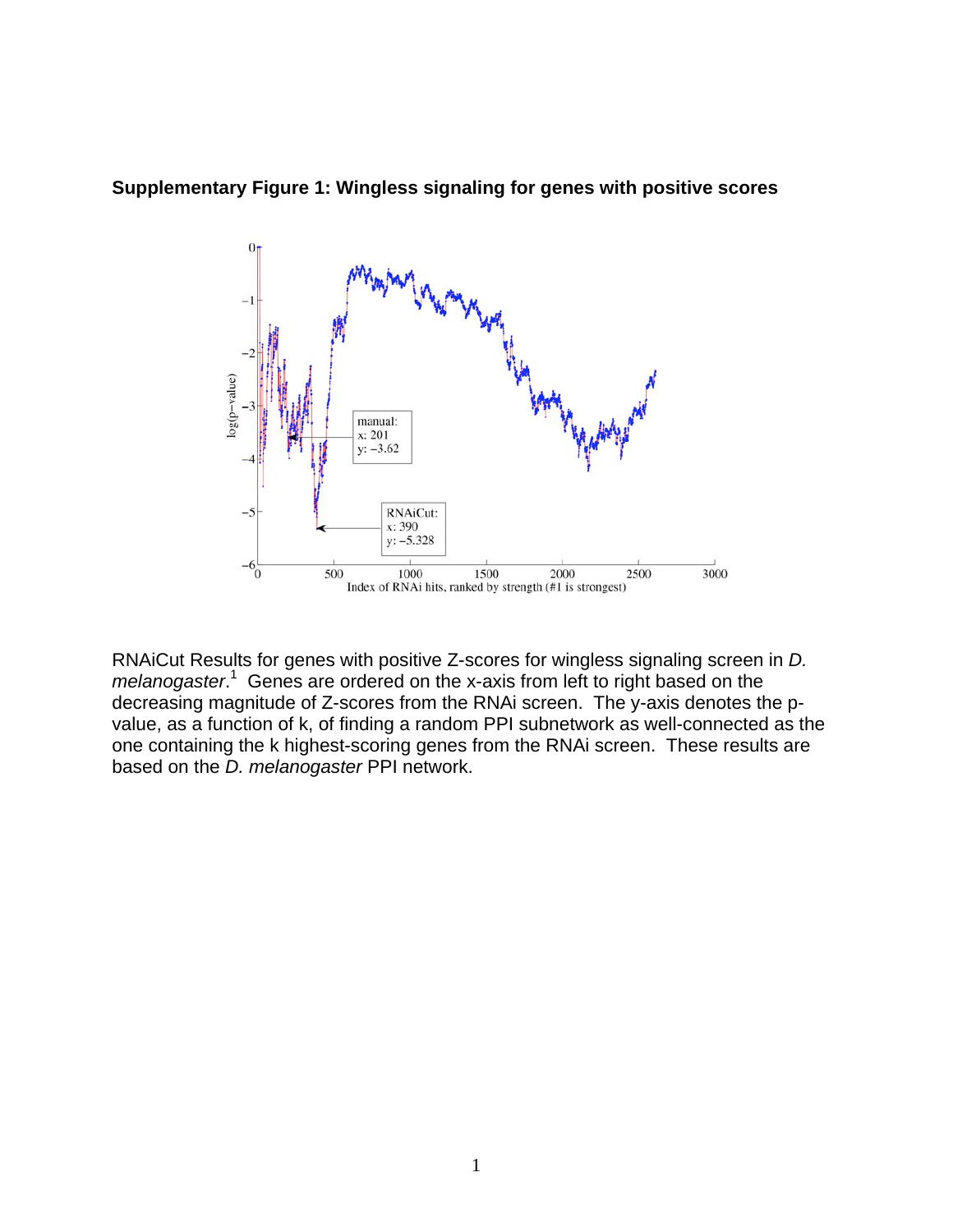



RNAiCut Results for genes with negative Z-scores for wingless signaling screen in *D.*  melanogaster.<sup>1</sup> Genes are ordered on the x-axis from left to right based on the decreasing magnitude of Z-scores from the RNAi screen. The y-axis denotes the pvalue, as a function of k, of finding a random PPI subnetwork as well-connected as the one containing the k highest-scoring genes from the RNAi screen. These results are based on the *D. melanogaster* PPI network.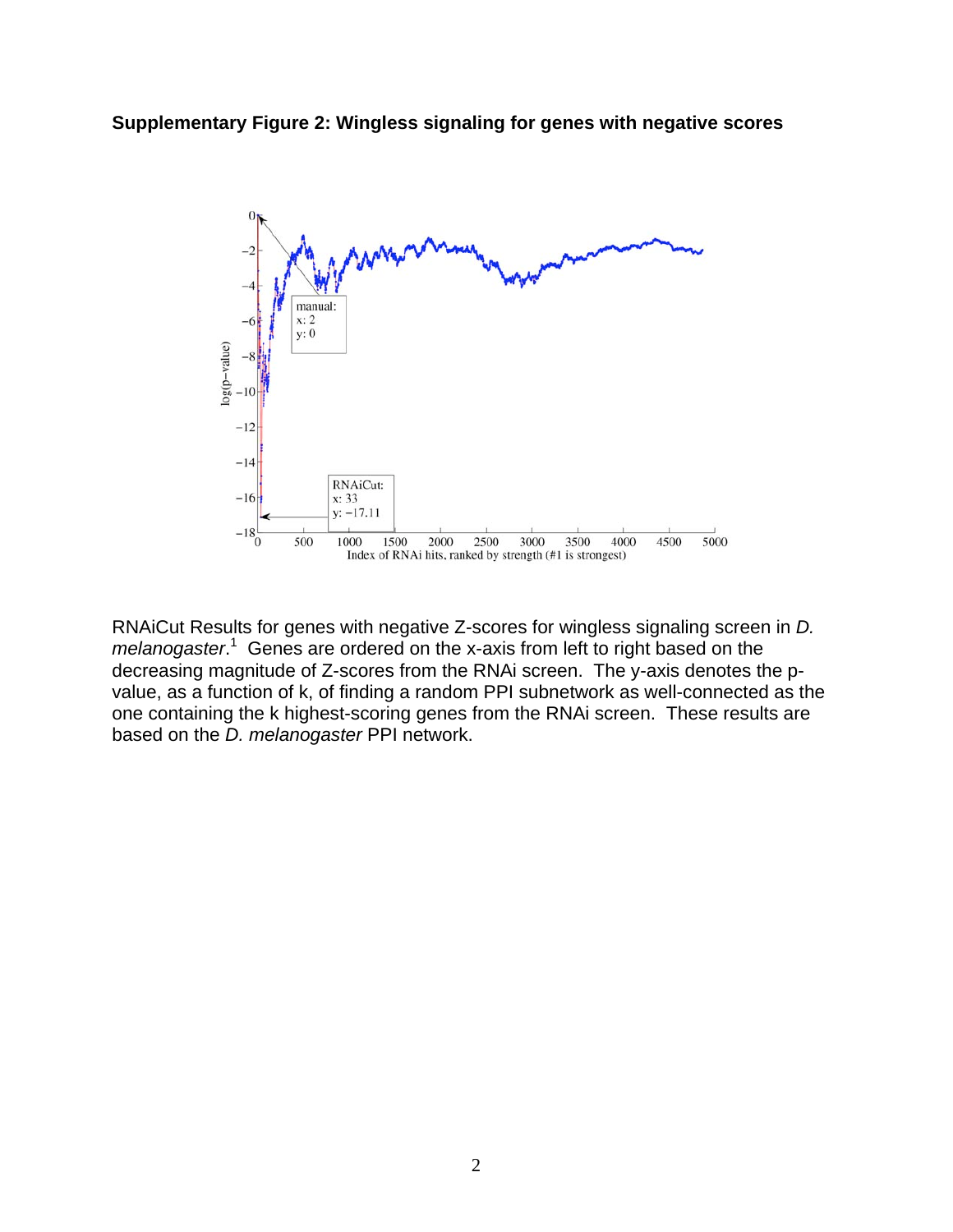**Supplementary Figure 3: Hedgehog signaling for genes with positive scores**



RNAiCut Results for genes with positive Z-scores for hedgehog signaling screen in *D.*  melanogaster.<sup>2</sup> Genes are ordered on the x-axis from left to right based on the decreasing magnitude of Z-scores from the RNAi screen. The y-axis denotes the pvalue, as a function of k, of finding a random PPI subnetwork as well-connected as the one containing the k highest-scoring genes from the RNAi screen. These results are based on the *D. melanogaster* PPI network.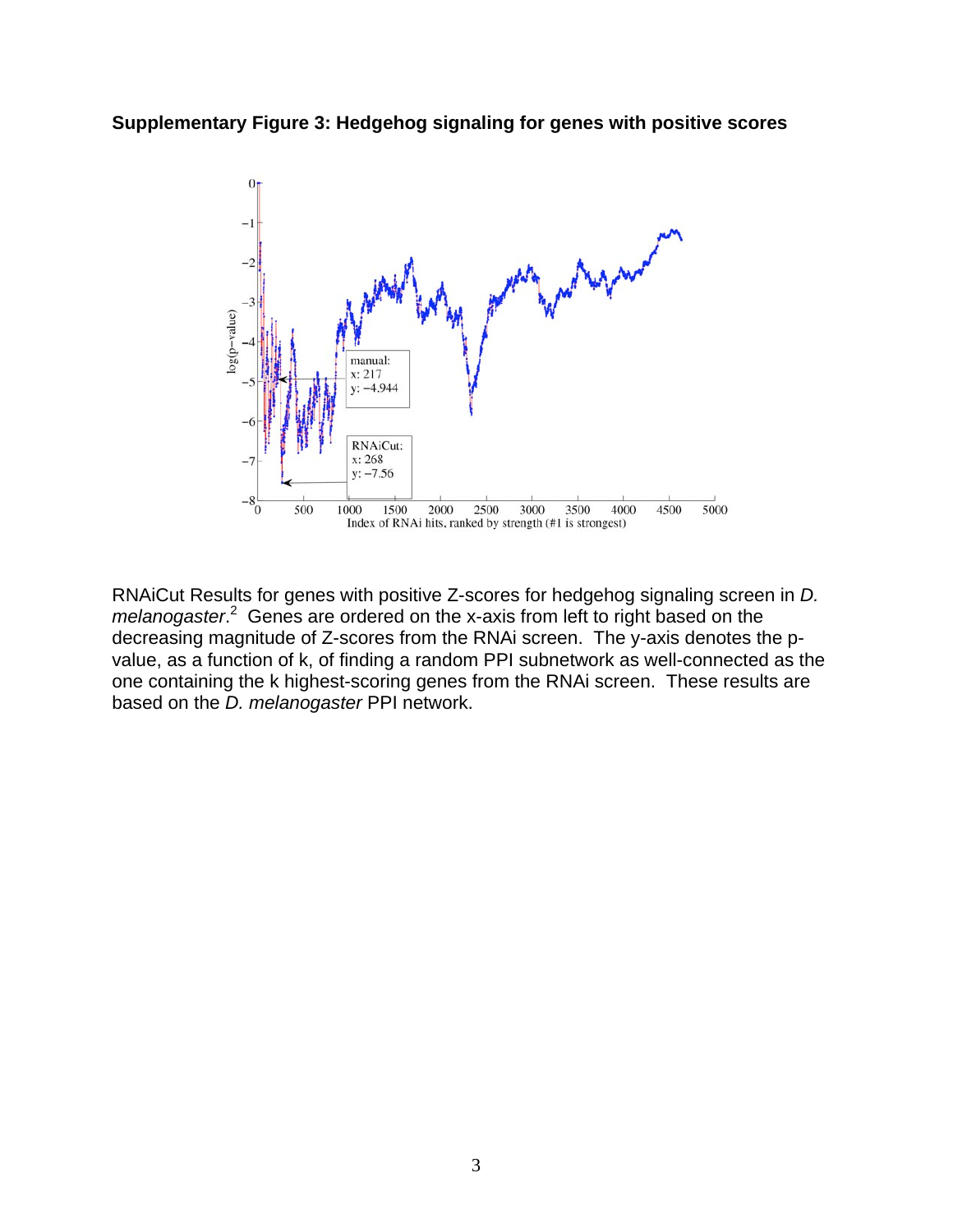



RNAiCut Results for genes with negative Z-scores for hedgehog signaling screen in *D. melanogaster*. 2 Genes are ordered on the x-axis from left to right based on the decreasing magnitude of Z-scores from the RNAi screen. The y-axis denotes the pvalue, as a function of k, of finding a random PPI subnetwork as well-connected as the one containing the k highest-scoring genes from the RNAi screen. These results are based on the *D. melanogaster* PPI network.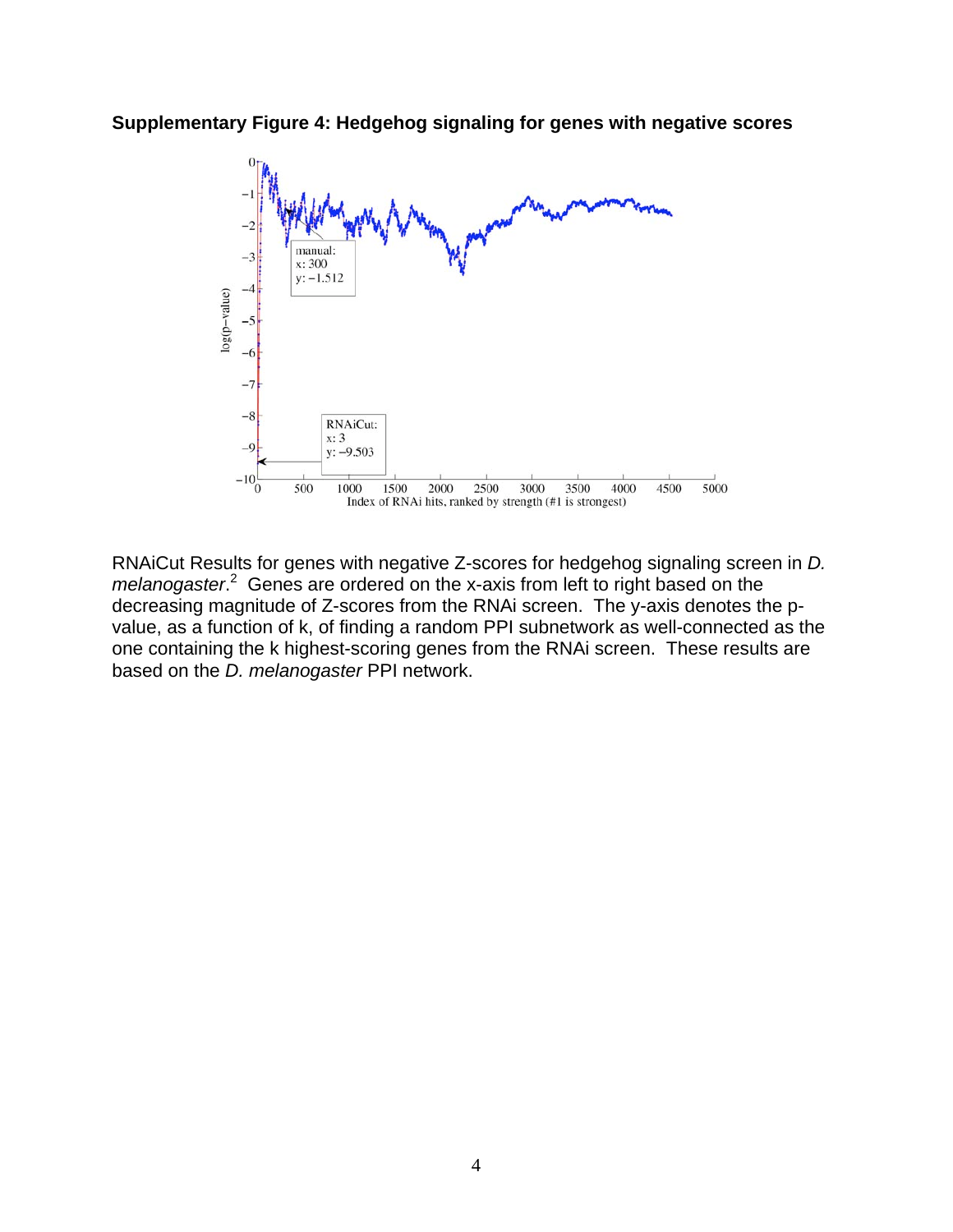



RNAiCut Results for genes with positive Z-scores for protein secretion screen in *D. melanogaster*. 3 Genes are ordered on the x-axis from left to right based on the decreasing magnitude of Z-scores from the RNAi screen. The y-axis denotes the pvalue, as a function of k, of finding a random PPI subnetwork as well-connected as the one containing the k highest-scoring genes from the RNAi screen. These results are based on the *D. melanogaster* PPI network.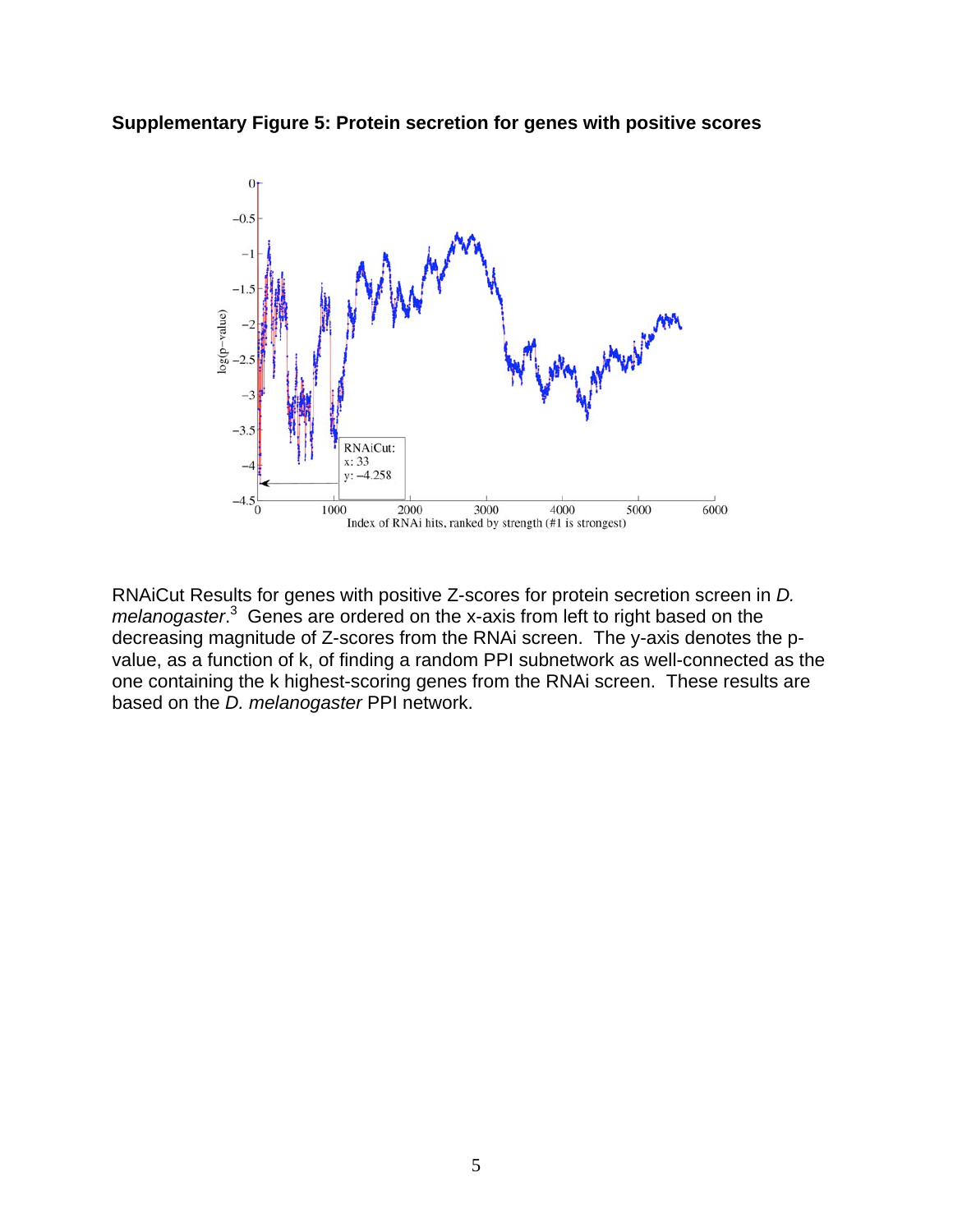**Supplementary Figure 6: Protein secretion for genes with negative scores**



RNAiCut Results for genes with negative Z-scores for protein secretion screen in *D. melanogaster*. 3 Genes are ordered on the x-axis from left to right based on the decreasing magnitude of Z-scores from the RNAi screen. The y-axis denotes the pvalue, as a function of k, of finding a random PPI subnetwork as well-connected as the one containing the k highest-scoring genes from the RNAi screen. These results are based on the *D. melanogaster* PPI network.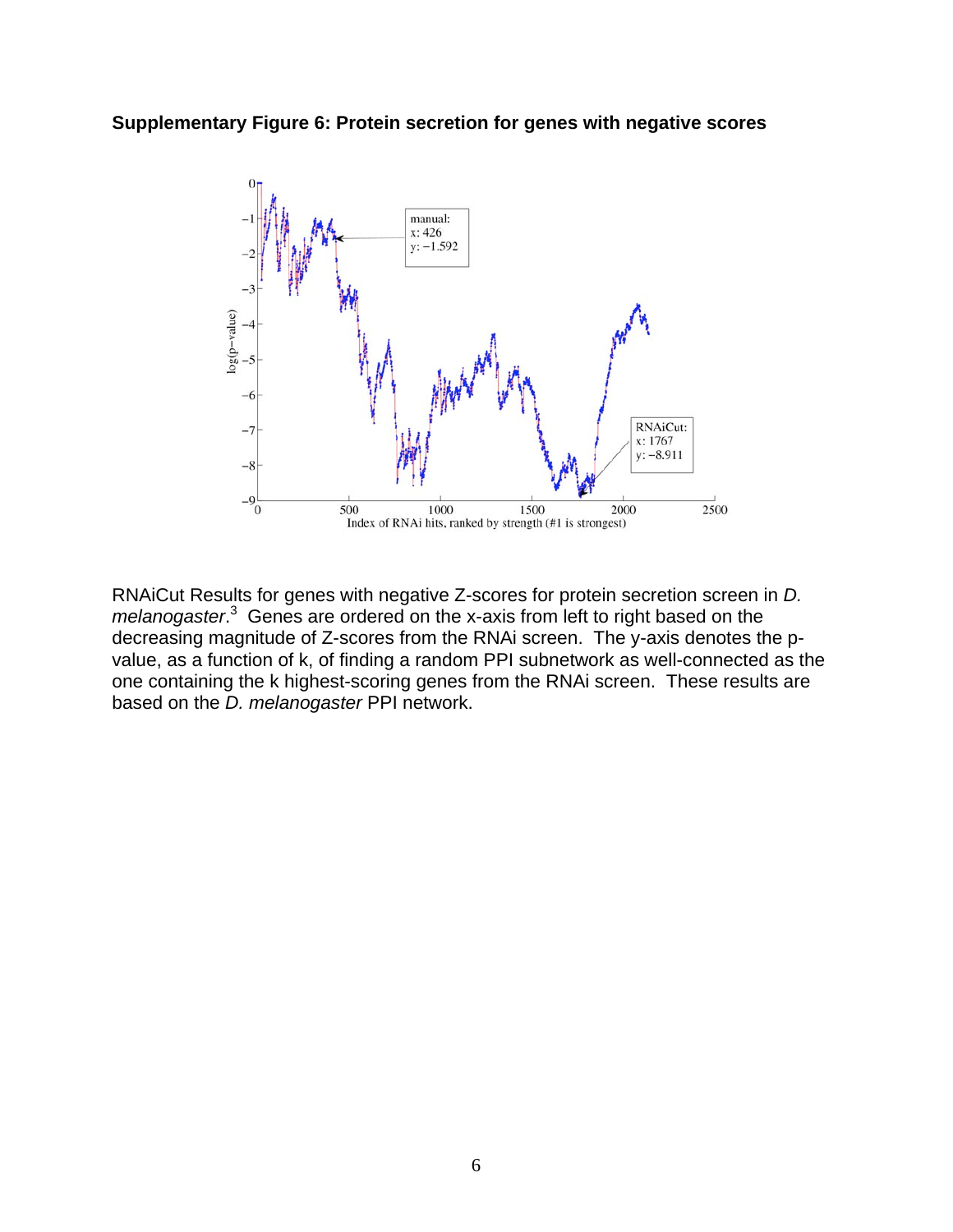

**Supplementary Figure 7: Cell titer for genes with positive scores**

RNAiCut Results for genes with positive Z-scores for cell titer screen in *D. melanogaster*. 4 Genes are ordered on the x-axis from left to right based on the decreasing magnitude of Z-scores from the RNAi screen. The y-axis denotes the pvalue, as a function of k, of finding a random PPI subnetwork as well-connected as the one containing the k highest-scoring genes from the RNAi screen. These results are based on the *D. melanogaster* PPI network.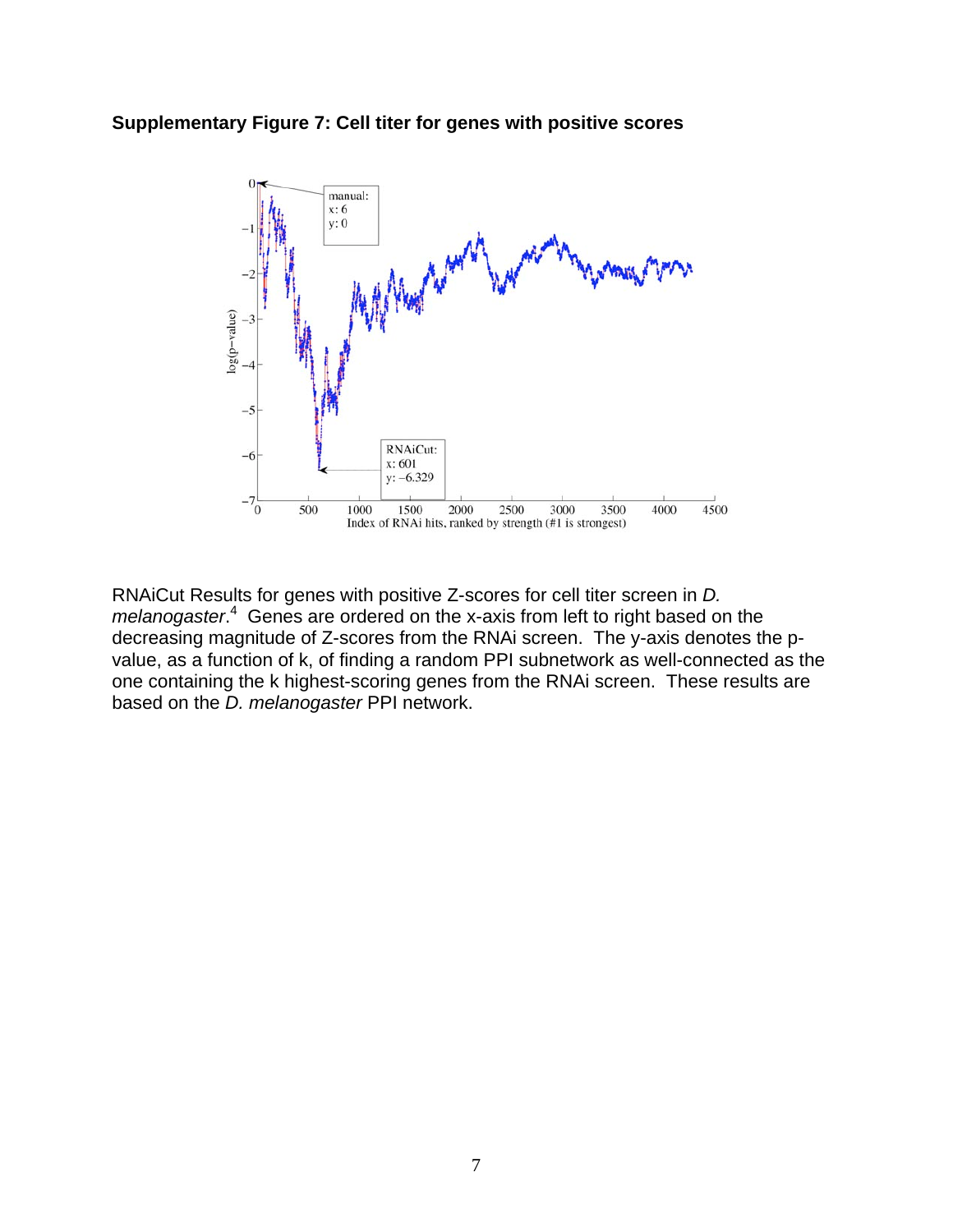## **Supplementary Figure 8: Cell titer for genes with negative scores**



RNAiCut Results for genes with negative Z-scores for cell titer screen in *D.*  melanogaster.<sup>4</sup> Genes are ordered on the x-axis from left to right based on the decreasing magnitude of Z-scores from the RNAi screen. The y-axis denotes the pvalue, as a function of k, of finding a random PPI subnetwork as well-connected as the one containing the k highest-scoring genes from the RNAi screen. These results are based on the *D. melanogaster* PPI network.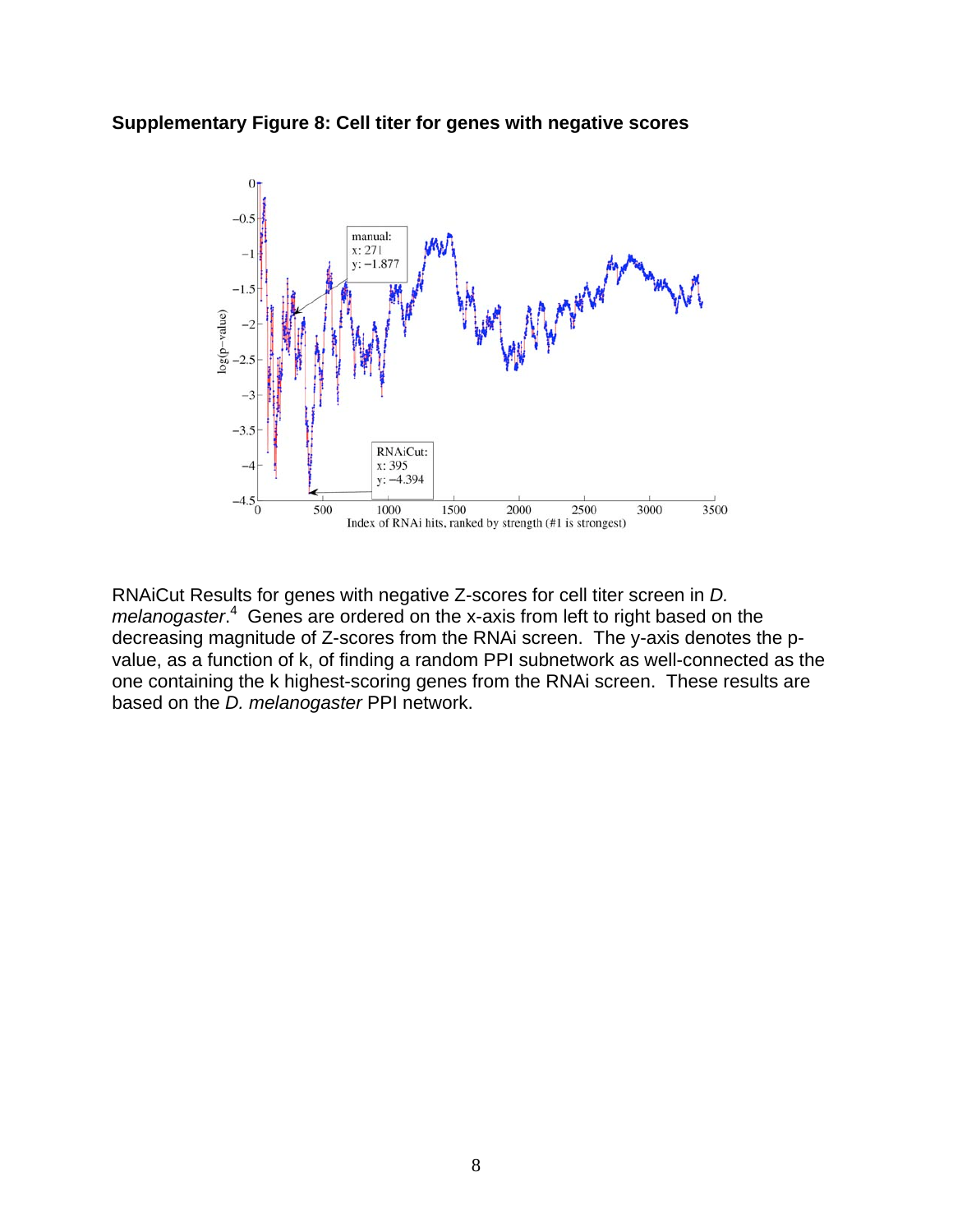**Supplementary Figure 9: Calcium entry for genes with positive scores**



RNAiCut Results for genes with positive Z-scores for calcium entry screen in *D. melanogaster*. 5 Genes are ordered on the x-axis from left to right based on the decreasing magnitude of Z-scores from the RNAi screen. The y-axis denotes the pvalue, as a function of k, of finding a random PPI subnetwork as well-connected as the one containing the k highest-scoring genes from the RNAi screen. These results are based on the *D. melanogaster* PPI network.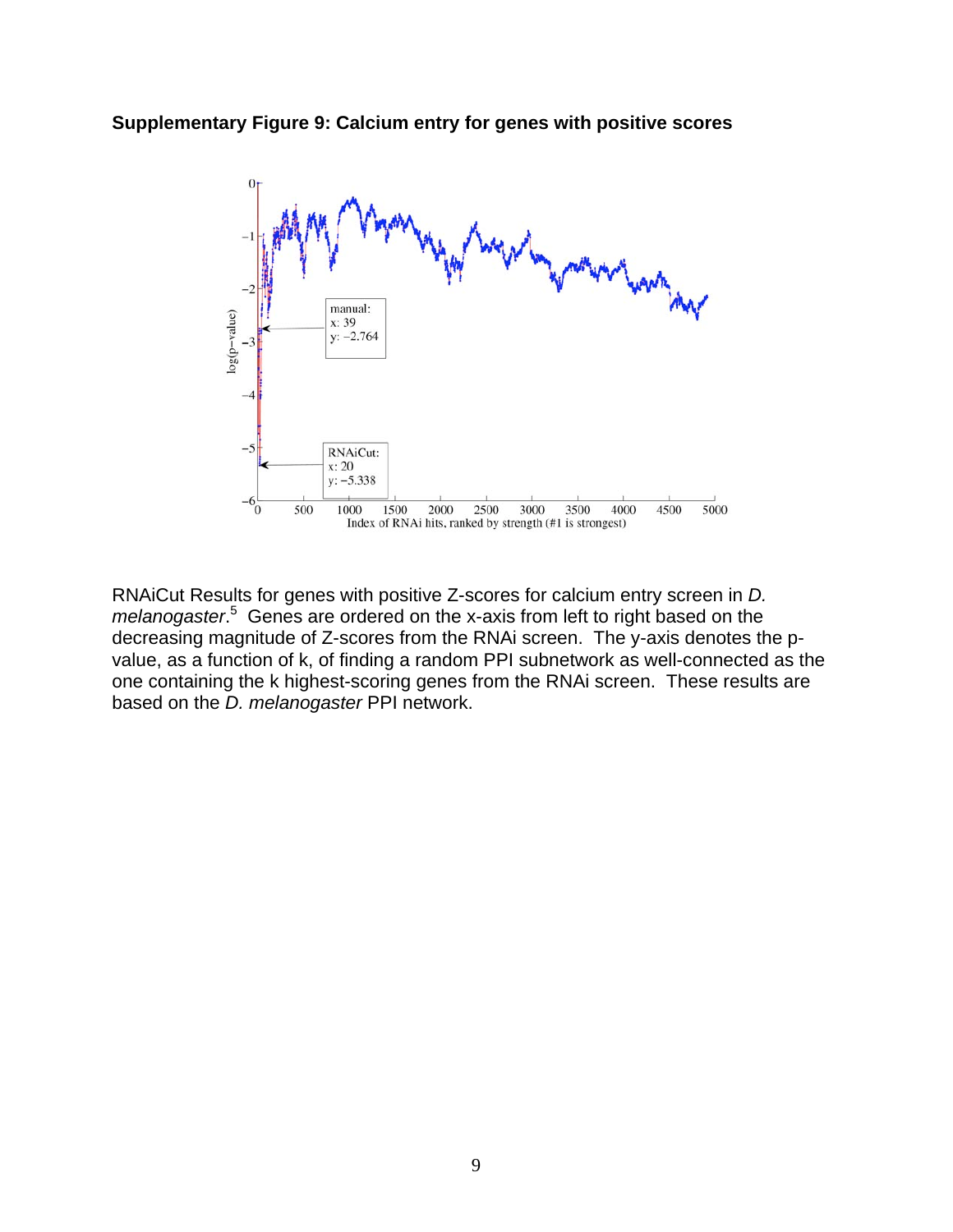

**Supplementary Figure 10: Calcium entry for genes with negative scores**

RNAiCut Results for genes with negative Z-scores for calcium entry screen in *D. melanogaster*. 5 Genes are ordered on the x-axis from left to right based on the decreasing magnitude of Z-scores from the RNAi screen. The y-axis denotes the pvalue, as a function of k, of finding a random PPI subnetwork as well-connected as the one containing the k highest-scoring genes from the RNAi screen. These results are based on the *D. melanogaster* PPI network.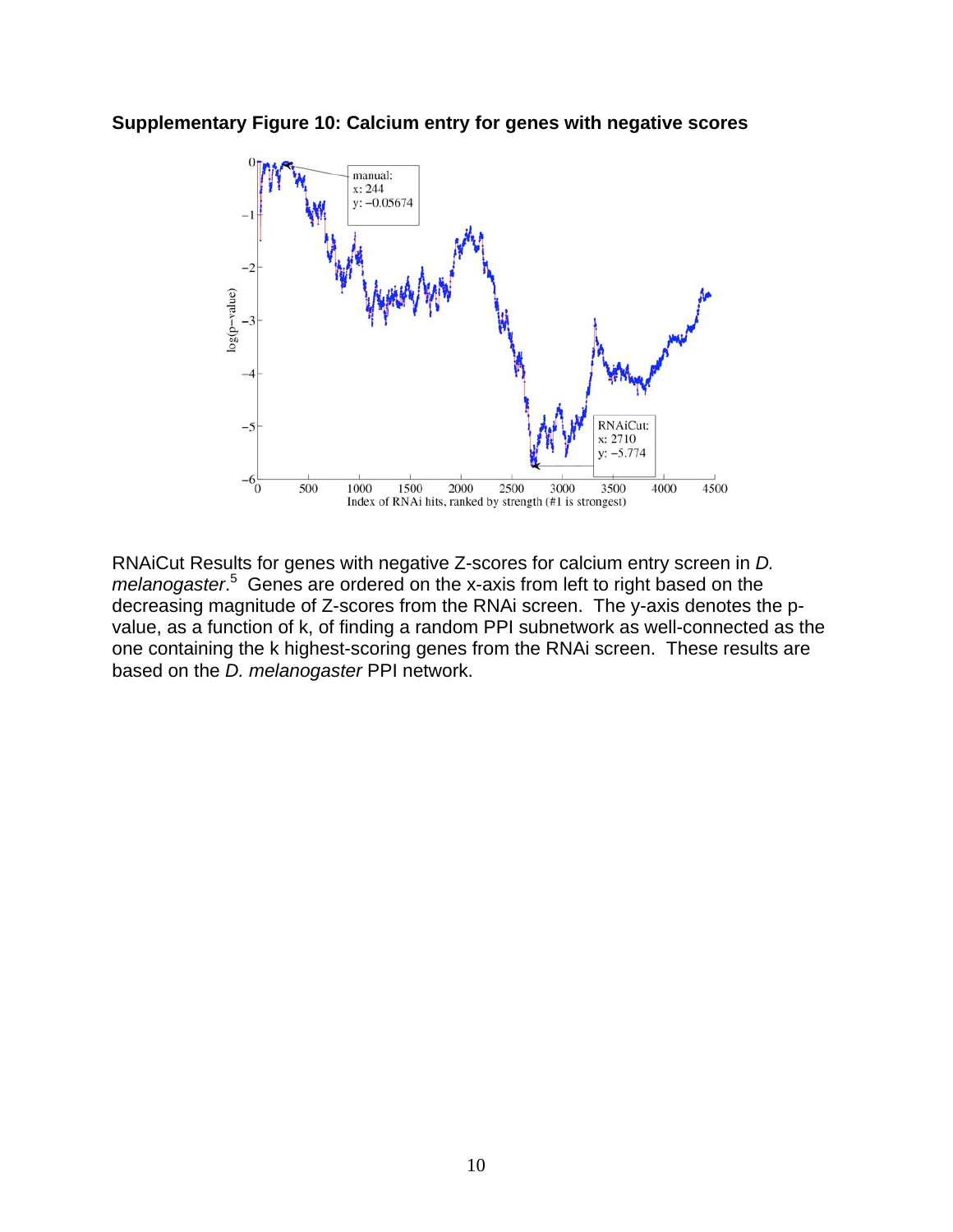



RNAiCut Results for genes with positive Z-scores (left) and for locally scrambled genes with positive Z-scores (right) for insulin-triggered MAPK pathway screen in *D.*  melanogaster.<sup>6</sup> Genes are ordered on the x-axis from left to right based on the decreasing magnitude of z-scores from the RNAi screen. The y-axis denotes the pvalue, as a function of k, of finding a random PPI subnetwork as well-connected as the one containing the k highest-scoring genes from the RNAi screen. These results are based on the *D. melanogaster* PPI network.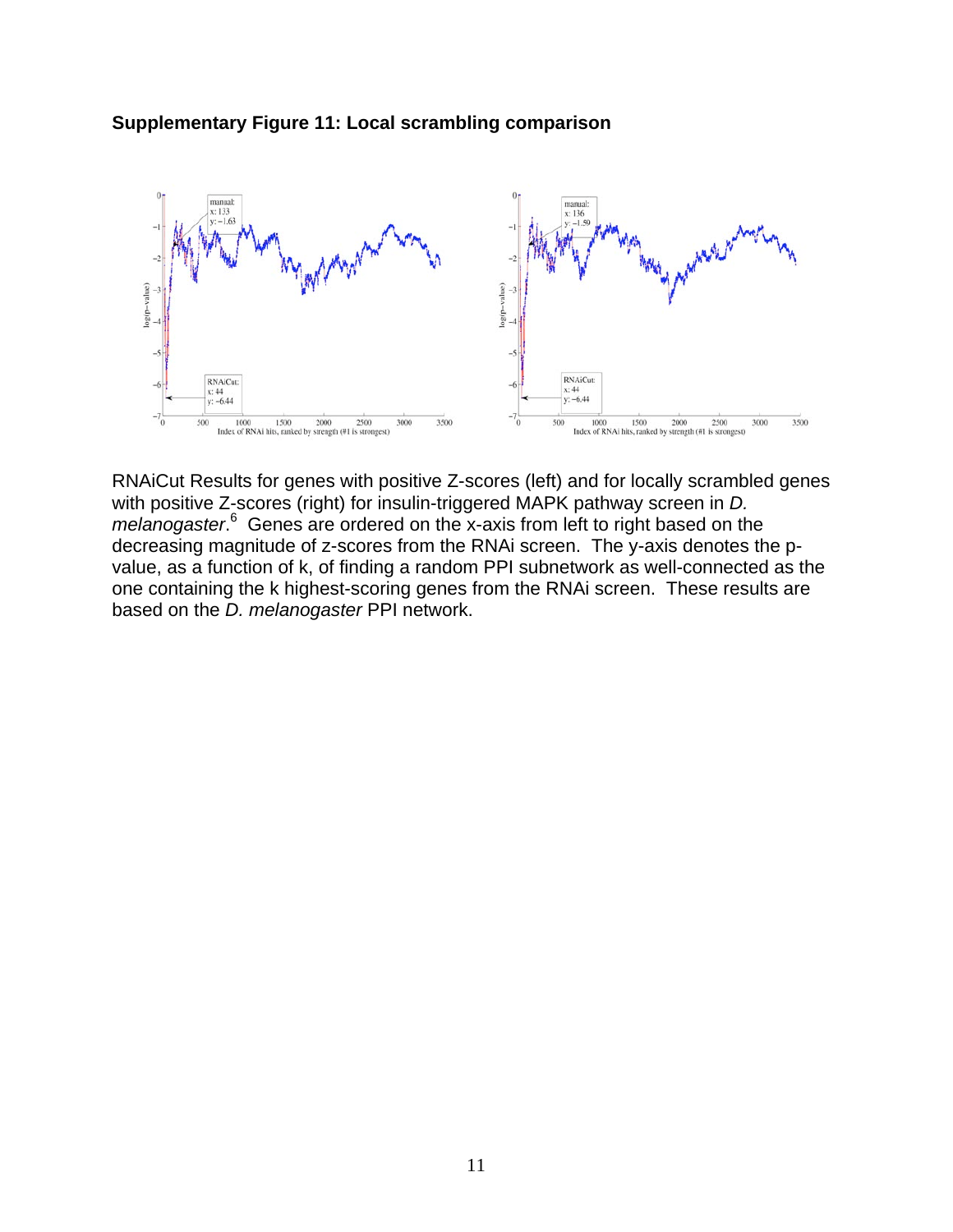



RNAiCut Results for genes with negative Z-scores for hedgehog signaling screen in *D.*  melanogaster.<sup>1</sup> Genes are ordered on the x-axis from left to right based on the decreasing magnitude of z-scores from the RNAi screen. The y-axis denotes the pvalue, as a function of k, of finding a random PPI subnetwork as well-connected as the one containing the k highest-scoring genes from the RNAi screen. These results are based on the multi-species PPI network.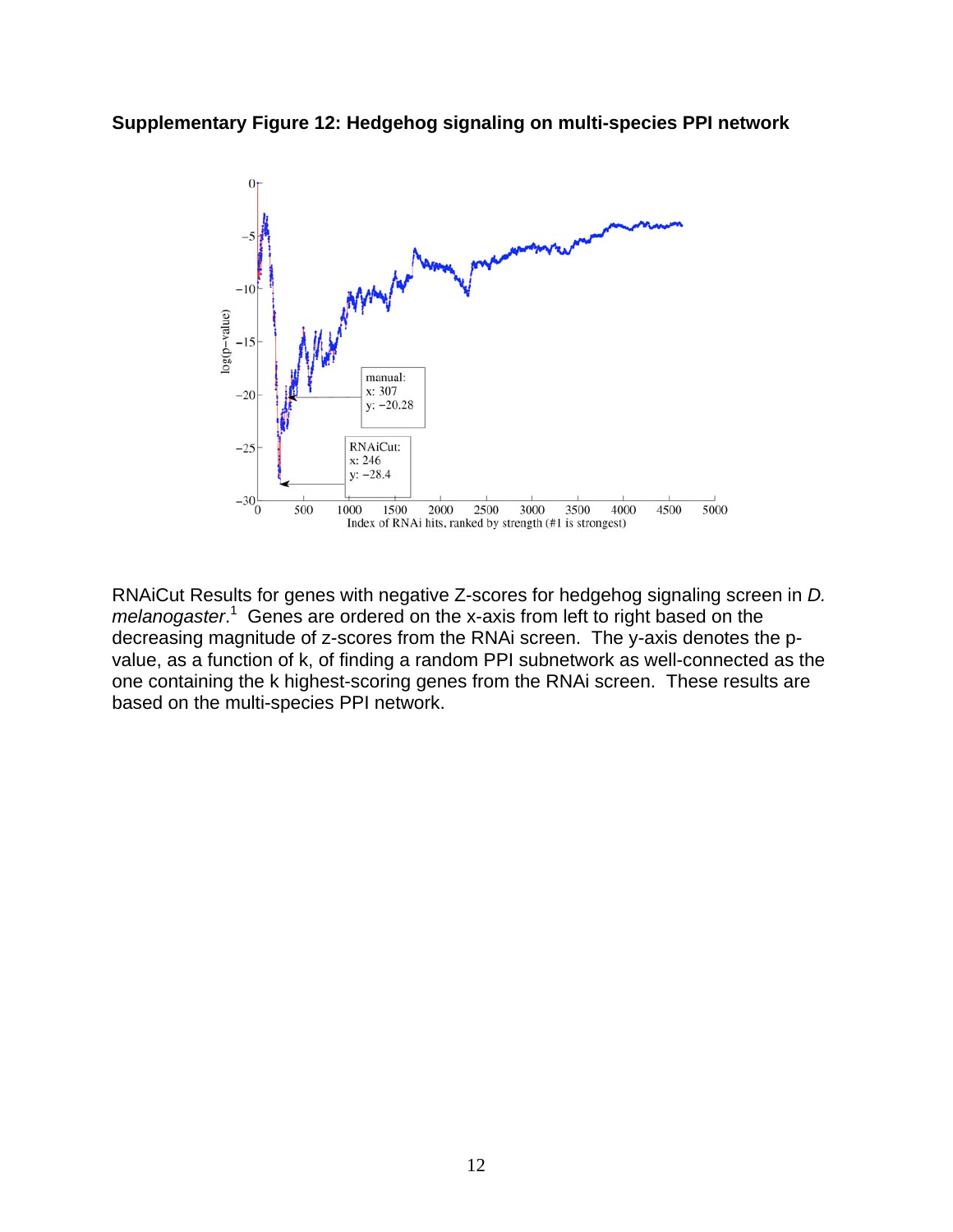# **Supplementary Tables**

| <b>RNAi scores</b>               | <b>Canonical Gene Data</b>                                      | Insulin | Wg signaling | Hh signaling |  |
|----------------------------------|-----------------------------------------------------------------|---------|--------------|--------------|--|
| <b>Negative</b><br><b>Scores</b> | Number of canonical<br>genes in screen                          | 21      | 19           | 8            |  |
|                                  | Percentage of canonical<br>genes in top 1000 genes              | 71%     | 21%          | 50%          |  |
|                                  | Percentage of canonical<br>genes not in top 1000<br>genes       | 29%     | 79%          | 50%          |  |
| <b>Positive Scores</b>           | Number of canonical<br>genes in screen                          | 11      | 8            | 9            |  |
|                                  | Percentage of canonical<br>genes in top 1000 genes              | 30%     | 25%          | 44%          |  |
|                                  | Percentage of canonical   70%<br>genes not in top 1000<br>genes |         | 75%          | 56%          |  |

## **Supplementary Table 1: Locations of canonical genes in RNAi screen lists**

This table compares the percentages of canonical genes in screens ranked in the top 1,000 genes to the percentages of canonical genes ranked after the 1,000<sup>th</sup> gene for signaling screens and for genes with negative and positive scores. This table also shows the number of canonical genes in each signaling screen.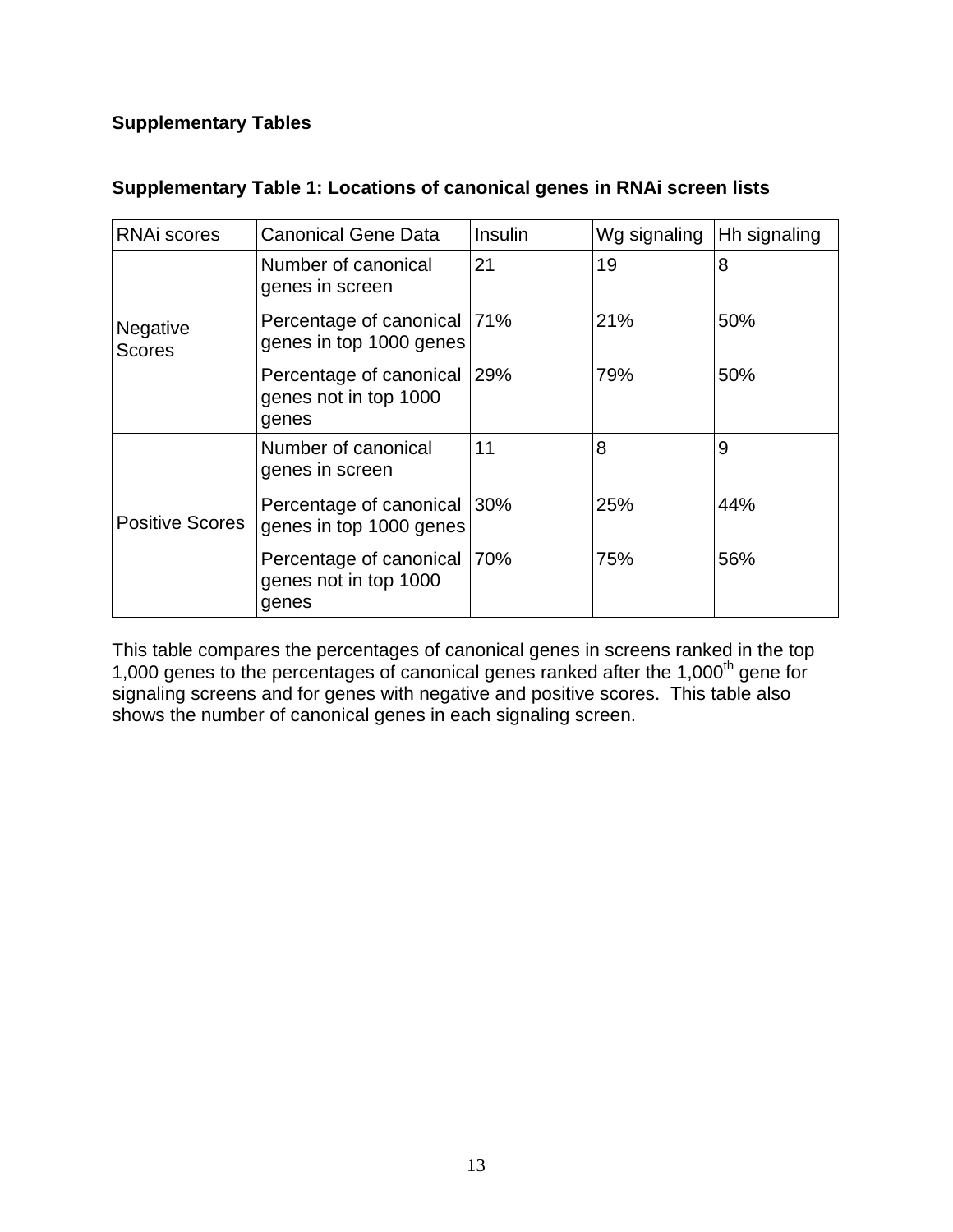# **Supplementary Table 2: Comparison of manual screener and RNAiCut cutoffs**

| <b>RNAi</b><br>scores | Method             | Before/<br>After                        | Insulin | Wg<br>signaling | Hh<br>signaling | Protein<br>secretion | Cell<br>titer | Calcium<br>entry |
|-----------------------|--------------------|-----------------------------------------|---------|-----------------|-----------------|----------------------|---------------|------------------|
|                       |                    | Cutoff                                  | $-1.5$  | $-2.0$          | $-2.0$          | $-1.5$               | $-2.2$        | $-3.0$           |
| Negative              | Manual<br>Screener | Number 329<br>of<br>genes<br>before     |         | 5               | 441             | 592                  | 341           | 306              |
|                       |                    | Number $ 4,530$<br>of<br>genes<br>after |         | 9,397           | 7,800           | 3,268                | 5,684         | 8,010            |
| <b>Scores</b>         |                    | Cutoff                                  | $-2.38$ | $-1.39$         | $-5.09$         | $-0.09$              | $-1.72$       | $-0.47$          |
|                       | <b>RNAiCut</b>     | Number<br>of<br>genes<br>before         | 139     | 52              | 3               | 3,115                | 510           | 4,961            |
|                       |                    | Number $4,720$<br>of<br>genes<br>after  |         | 9,350           | 8,238           | 745                  | 5,515         | 3,355            |
|                       |                    | Cutoff                                  | 1.5     | 2.0             | 3.0             | <b>NA</b>            | 3.0           | 3.0              |
| Positive              | Manual<br>Screener | Number 225<br>of<br>genes<br>before     |         | 300             | 400             | <b>NA</b>            | 16            | 68               |
|                       |                    | Number 6,285<br>of<br>genes<br>after    |         | 4,293           | 8,292           | <b>NA</b>            | 8,120         | 9,674            |
| <b>Scores</b>         | <b>RNAiCut</b>     | Cutoff                                  | 2.35    | 1.26            | 2.76            | 1.42                 | 1.25          | 3.34             |
|                       |                    | Number 67<br>of<br>genes<br>before      |         | 631             | 484             | 66                   | 1,141         | 33               |
|                       |                    | Number $6,443$<br>of<br>genes<br>after  |         | 3,962           | 8,208           | 10,672               | 6,995         | 9,709            |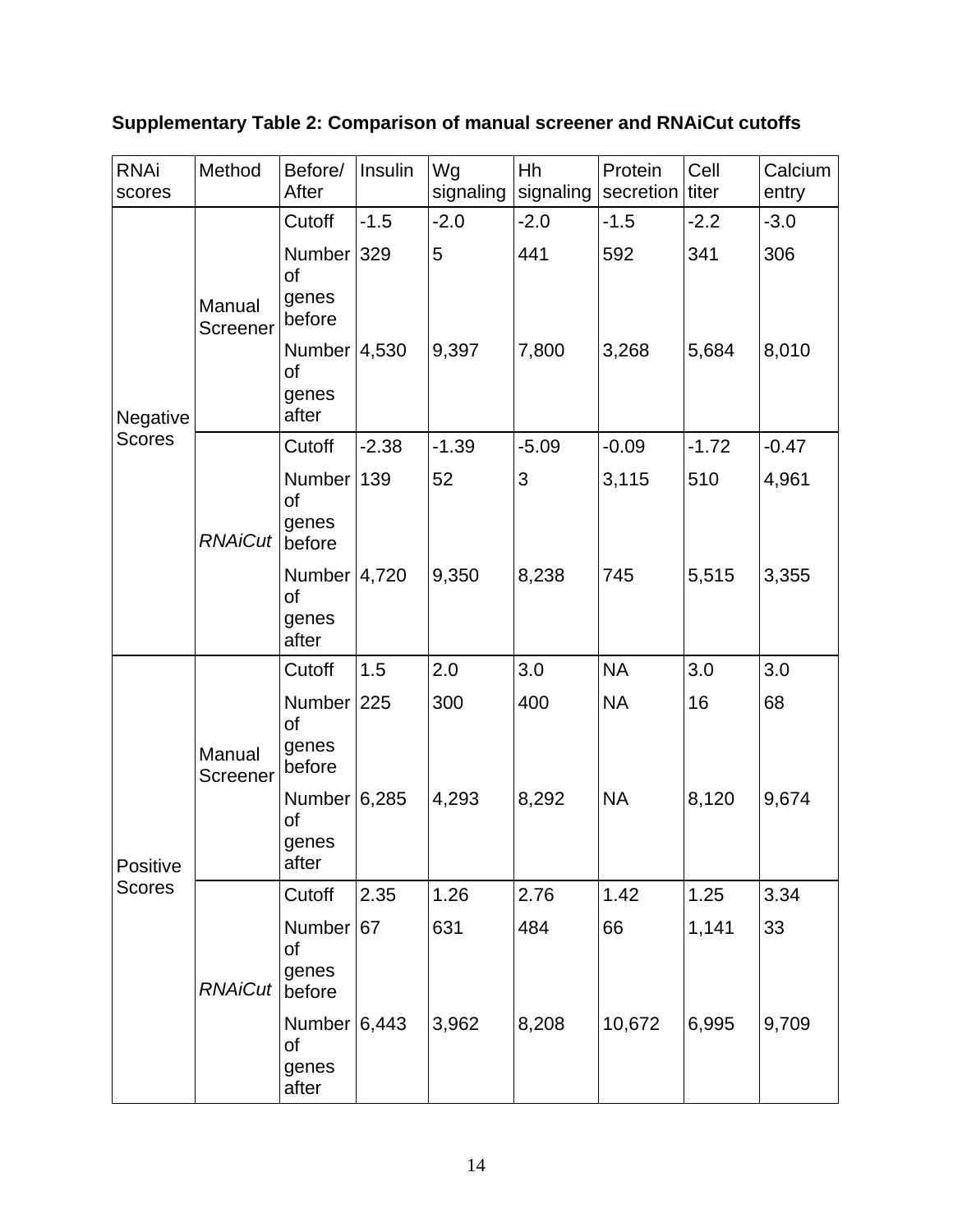This table shows the manual screener cutoffs and the RNAiCut cutoffs for each screen and for genes with negative and positive scores. It also shows numbers of genes before and after the manual and RNAiCut thresholds.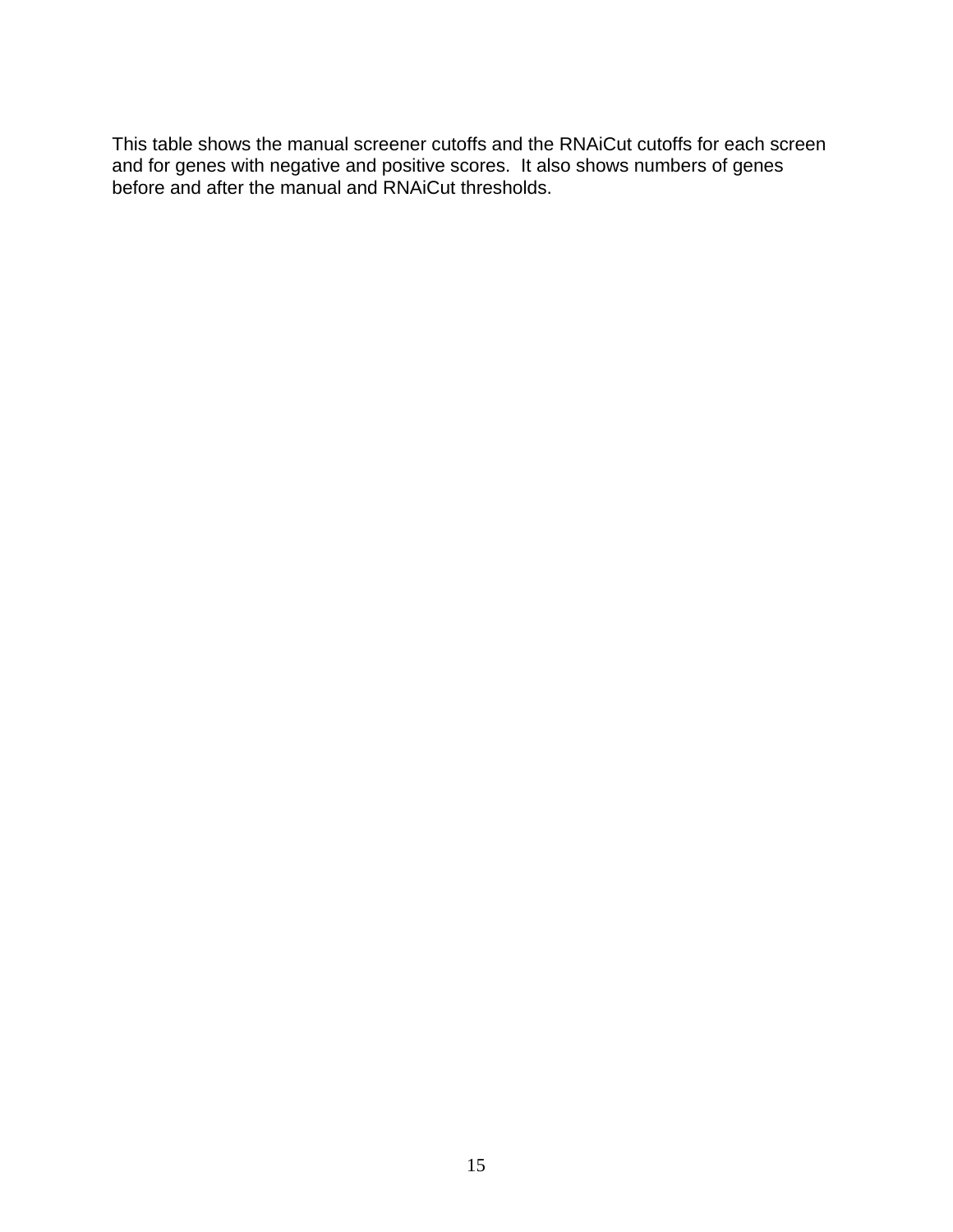| <b>RNAi</b><br>scores            | Numbers of<br>Genes                             | <b>Insulin</b> | Wg<br>signaling | Hh<br>signaling | Protein<br>secretion | Cell<br>titer | Calcium<br>entry |
|----------------------------------|-------------------------------------------------|----------------|-----------------|-----------------|----------------------|---------------|------------------|
|                                  | Number of genes<br>with DRSC<br>identifiers     | N/A            | 14,963          | 13,398          | 6,794                | 9,753         | 14,403           |
| Negative<br><b>Scores</b>        | Number of genes<br>with CG numbers              | 5,204*         | 9,895           | 8,681           | 4,129                | 6,381         | 8,786            |
|                                  | Number of genes<br>with internal<br>identifiers | 4,859          | 9,402           | 8,241           | 3,860                | 6,025         | 8,316            |
|                                  | Number of genes<br>with DRSC<br>identifiers     | N/A            | 6,995           | 14,256          | 18,059               | 13,661        | 16,628           |
| <b>Positive</b><br><b>Scores</b> | Number of genes<br>with CG numbers              | 6,963*         | 4,884           | 9,166           | 11,270               | 8,584         | 10,258           |
|                                  | Number of genes<br>with internal<br>identifiers | 6,510          | 4,593           | 8,692           | 10,738               | 8,136         | 9,742            |

# **Supplementary Table 3: Numbers of genes with each gene identifier**

\*Insulin genes originally had official gene symbol identifiers, and those identifiers were converted directly to our internal identifiers.

This table compares the numbers of genes before and after each gene identifier conversion for each screen and for genes with negative and positive scores. The difference between the number of genes with each identifier is the number of gene names lost in the conversion.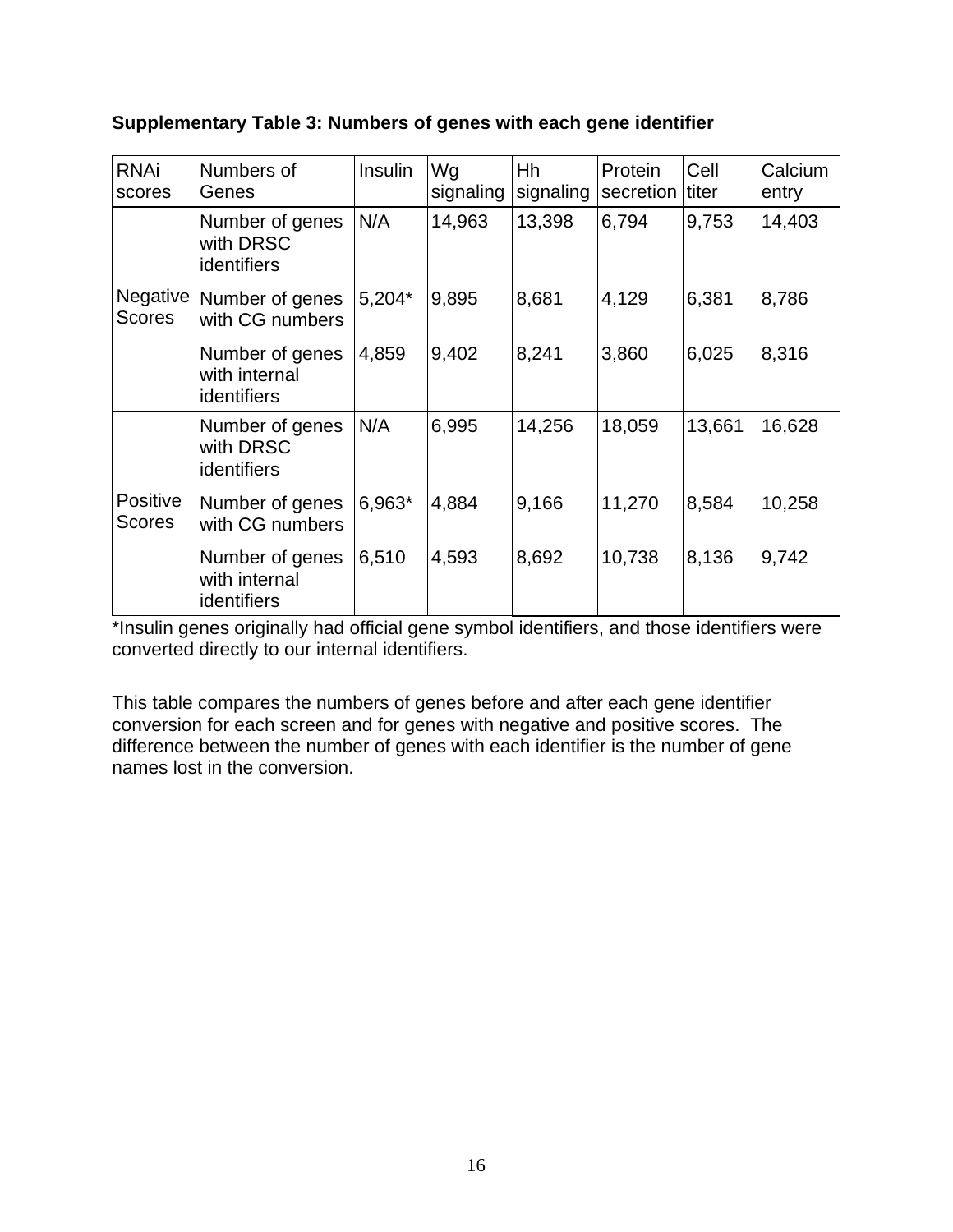| <b>RNAi scores</b> | Method             | Before/After                      | Insulin          | Wg signaling   | Hh signaling |
|--------------------|--------------------|-----------------------------------|------------------|----------------|--------------|
| Negative           |                    | Cutoff                            | $-1.5$           | $-2.0$         | $-2.0$       |
|                    | Manual<br>Screener | Screen/GO<br>enrichment<br>before | 111              | $\overline{0}$ | 5            |
|                    |                    | Screen/GO<br>enrichment<br>after  | $\boldsymbol{0}$ | 3              | 3            |
| <b>Scores</b>      |                    | Cutoff                            | $-2.38$          | $-1.39$        | $-5.09$      |
|                    | <b>RNAiCut</b>     | Screen/GO<br>enrichment<br>before | 113              | 69             | 11           |
|                    |                    | Screen/GO<br>enrichment<br>after  | $\mathbf 1$      | 3              | 5            |
| Positive           |                    | Cutoff                            | 1.5              | 2.0            | 3.0          |
|                    | Manual<br>Screener | Screen/GO<br>enrichment<br>before | 17               | 11             | $\mathbf 0$  |
|                    |                    | Screen/GO<br>enrichment<br>after  | 3                | 10             | 6            |
| <b>Scores</b>      |                    | Cutoff                            | 2.35             | 1.26           | 2.76         |
|                    | <b>RNAiCut</b>     | Screen/GO<br>enrichment<br>before | 18               | 9              | $\mathbf 0$  |
|                    |                    | Screen/GO<br>enrichment<br>after  | 3                | 5              | 8            |

**Supplementary Table 4: GO enrichment for manual screener and RNAiCut cutoffs** 

This table shows the manual screener and RNAiCut z-score cutoffs for RNAi screens in *D. melanogaster* for different pathways (in columns) for genes with negative (top of table) and positive (bottom of table) scores. It also gives the number of enriched Gene Ontology (GO) functions relevant to each screen, before and after the screener and RNAiCut thresholds (in rows).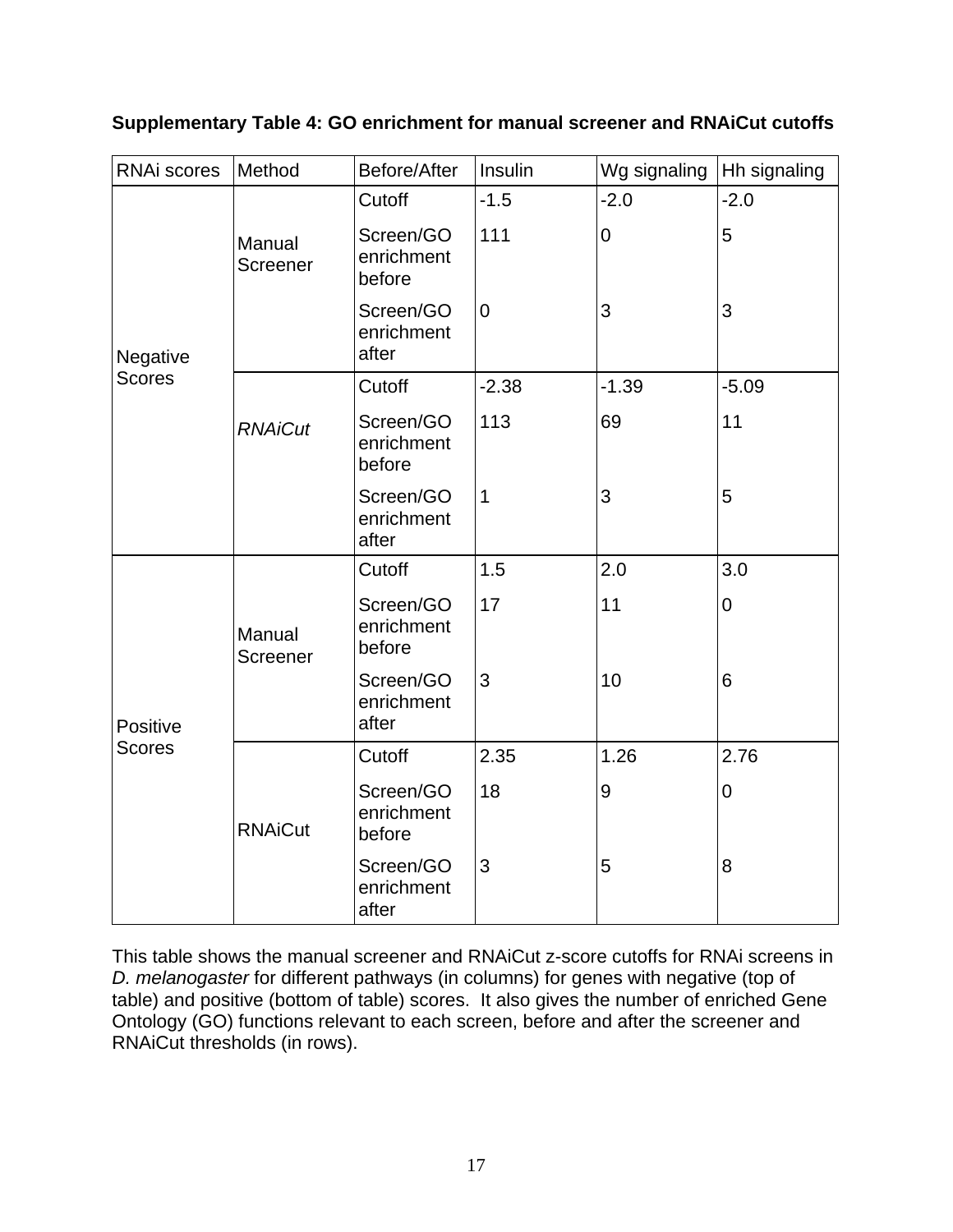# **Supplementary Table 5: Local scrambling results**

| RNAi scores            | Local<br>Scrambling<br><b>Trial</b> | Insulin | Wg signaling | Hh signaling |
|------------------------|-------------------------------------|---------|--------------|--------------|
|                        | Original                            | 108     | 33           | 3            |
|                        | 1                                   | 108     | 34           | 3            |
|                        | $\overline{2}$                      | 110     | 39           | 3            |
|                        | 3                                   | 108     | 32           | 6            |
|                        | 4                                   | 108     | 41           | 3            |
| <b>Negative Scores</b> | 5                                   | 106     | 42           | $\,6$        |
|                        | $\,6$                               | 106     | 40           | 3            |
|                        | $\overline{7}$                      | 106     | 35           | 6            |
|                        | 8                                   | 106     | 33           | 6            |
|                        | 9                                   | 100     | 39           | 3            |
|                        | 10                                  | 109     | 34           | 3            |
|                        | Original                            | 44      | 390          | 268          |
|                        | 1                                   | 44      | 407          | 267          |
|                        | $\overline{2}$                      | 53      | 384          | 267          |
|                        | 3                                   | 55      | 404          | 268          |
|                        | $\overline{\mathcal{A}}$            | 52      | 397          | 269          |
| <b>Positive Scores</b> | 5                                   | 52      | 387          | 263          |
|                        | $\,6$                               | 51      | 398          | 266          |
|                        | $\overline{7}$                      | 55      | 389          | 269          |
|                        | 8                                   | 44      | 386          | 262          |
|                        | 9                                   | 53      | 398          | 270          |
|                        | 10                                  | 44      | 415          | 269          |

This table shows the locations of the global minimums on RNAiCut plots for signaling screens and genes with negative and positive scores on the *D. melanogaster* PPI network after each local scrambling trial. "Original" is the location of the original (no scrambling) global minimum on the plot.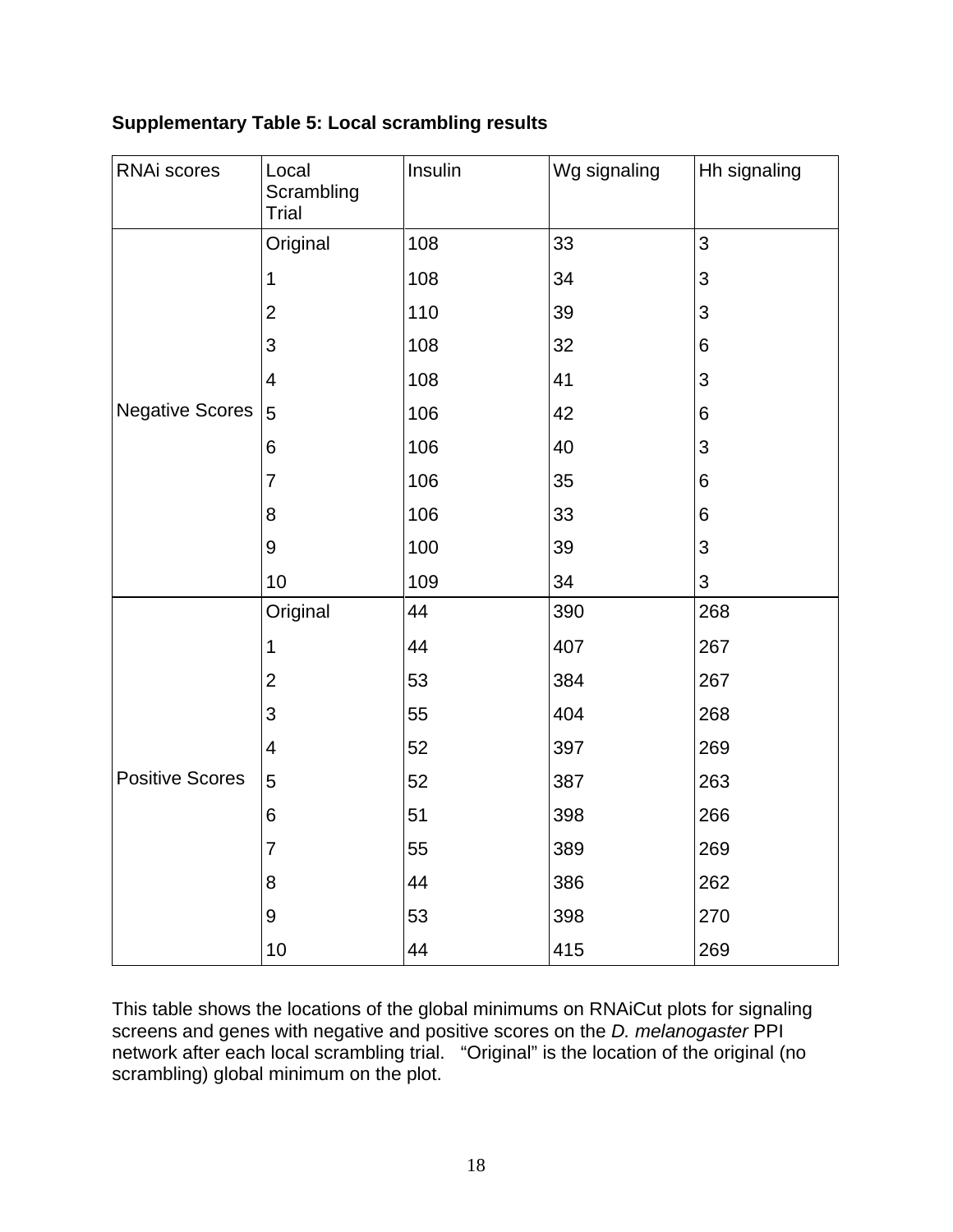#### **Supplementary Results:**

#### Interpreting the Plots

Low p-values correspond to higher statistical significance, so a low y-coordinate at a specific x-coordinate on our plot would indicate that the subgraph of genes through the rank of that x-coordinate is highly connected. Our plots are roughly V-shaped, and this matches our intuition of how RNAi hit-strength relates to PPI connectivity. For low values of k, the p-value is high because, since there are very few nodes in the subgraph, the subgraph has few edges. As k increases, the p-value decreases, indicating higher connectivity in the PPI subgraph. We think that this occurs because additional nodes added to the subgraph correspond to genes likely to be involved in the pathway or process. Since PPI connectivity correlates with function, this is reflected in lower p-values. For sufficiently high k, the genes beyond index k do not play a substantial role in the pathway or process, so the p-value increases. Thus, our plots have a major dip, and the global minimum is the cutoff, which is our estimate of the index of the last gene potentially involved in our pathway or process.

Sometimes, the plots have multiple dips. This is likely the result of having two or more sets of highly inter-connected genes within the screen. When this occurs, we choose the global minimum, meaning the minimum of the deepest dip, as our cutoff. Always choosing the lowest point on the plot as our cutoff enables our method to be fully automated. However, because our result is graphed, these multiple dips are visible and can be manually analyzed by the researcher to understand the reason for these multiple sets of highly connected genes, which might have biological significance.

Some genes from the RNAi screens are not in the fly PPI network. When we count the number of genes before the cutoff, we count the number of genes ranked higher than the gene at the global minimum on the plot, and we include genes that are not in the PPI network. Therefore, the number of genes before the cutoff (Supplementary Table 2) is greater than the x-coordinate at the global minimum (Supplementary Figures 1-12).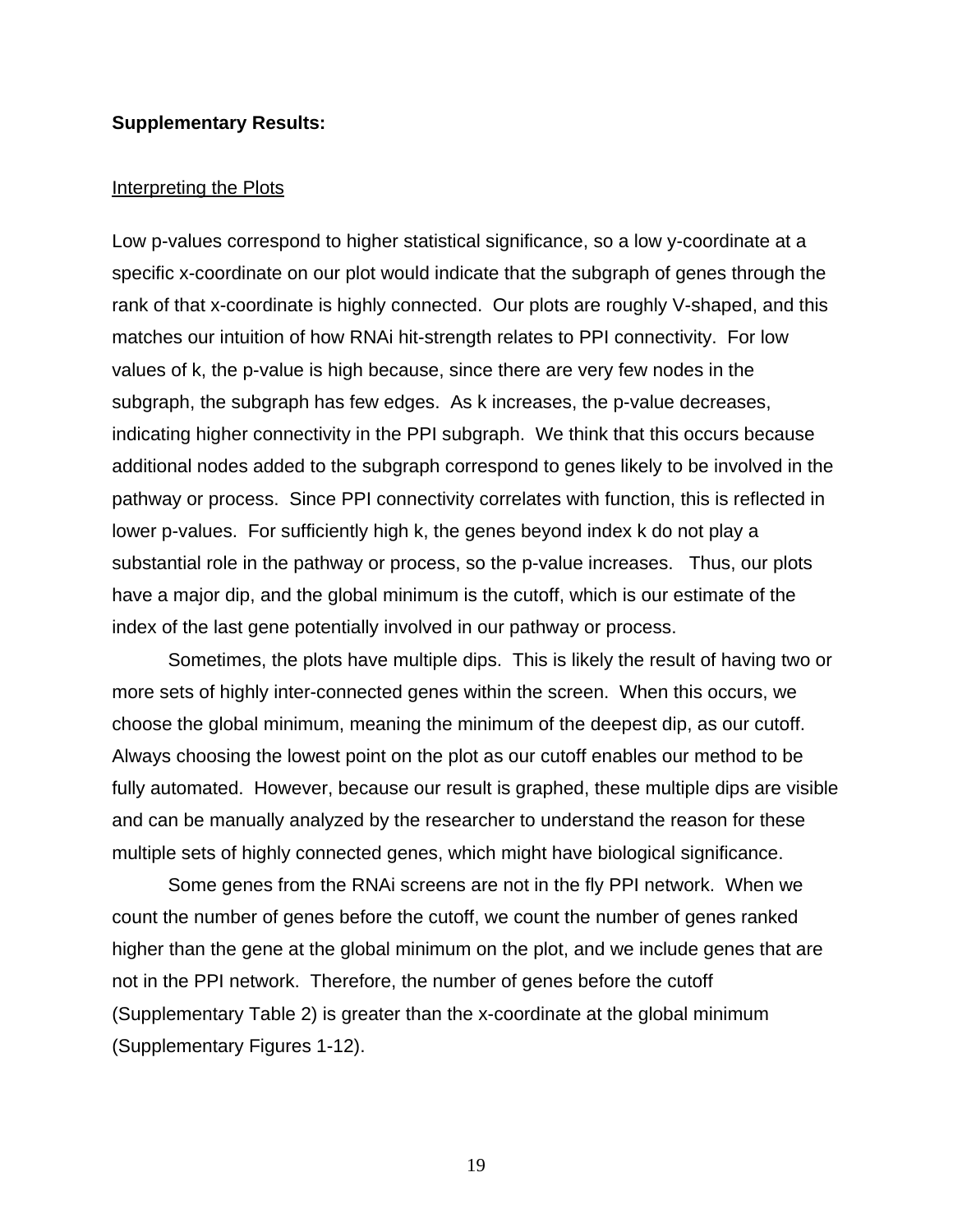#### Comparison of RNAiCut versus Manual Cutoffs

We found the cutoffs from the manual screener and from RNAiCut. For each screen and for genes with positive and negative scores, after we found the cutoff on the plot, we identified the gene at the cutoff and found that gene in our original ranked list. The number of genes before the cutoff is the number of genes before (and including) the gene at the cutoff in the original list (Supplementary Table 2).

#### *GO enrichment*

We found the Gene Ontology (GO)<sup>7</sup> enrichment for each signaling screen (Supplementary Table 4). The numbers in the table are the numbers of enriched pathway-relevant functions; pathway-relevant functions were determined by using DAVID $^{8, 9}$  to find GO terms enriched for the canonical genes in the pathway (see Supplementary Methods). Thus more pathway-relevant GO terms associated with the hit list (before the cutoff) suggests identification of more true positives. A later cutoff does not necessarily lead to higher enrichment before the cutoff. If moving the cutoff later will add genes that are not associated with GO terms relevant to the pathway, then moving the cutoff later will decrease the enrichment because the added genes will decrease the statistical significance of the pathway-relevant GO terms. This means that, when our cutoff is later than the manual cutoff and our enrichment is as good or better than the manual enrichment, we have identified genes involved in the pathway or process that the manual screener left out. For example, we can justify our later cutoff for the wingless negative screen because the GO enrichment before our cutoff is substantially better than the GO enrichment before the manual cutoff, meaning that the manual cutoff likely resulted in more false negatives for real pathway modulators. In fact, our cutoff includes two canonical genes for wingless signaling, *arm* and *wg*, that the manual cutoff leaves out. The enrichment charts from DAVID<sup>7</sup> are available at the "Link to Enrichment Results Tables" on the RNAiCut website, http://rnaicut.csail.mit.edu.

#### Benefit of Using PPI Network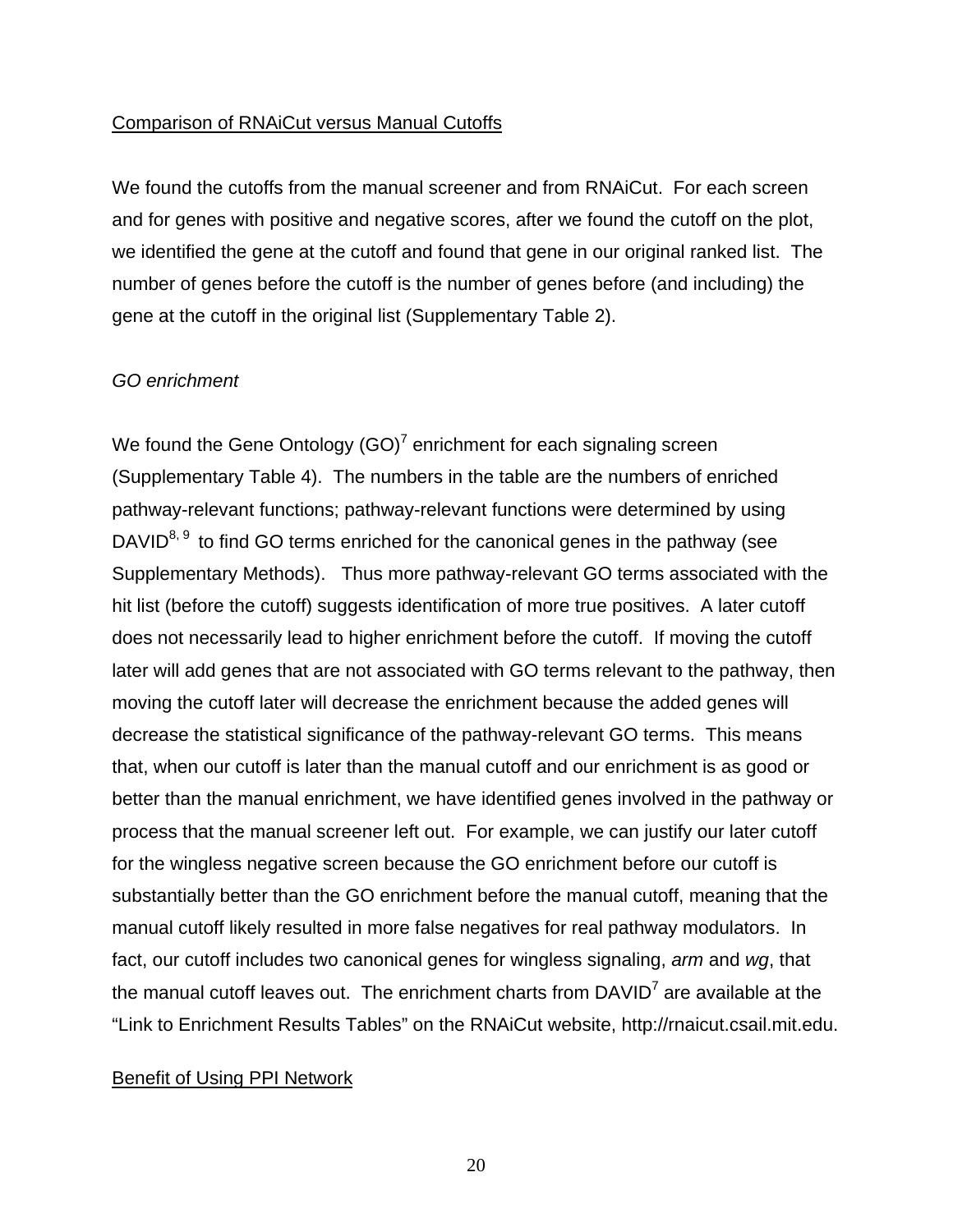Screener-determined thresholds depend on the availability of prior information about the pathway being studied and the subjective view of the screener. Note that the z-score chosen by the manual screener varies substantially from screen to screen (Supplementary Table 2); because RNAi screens are noisy, the same z-score cannot be used for every screen. Thus, a naive, fixed cutoff strategy would not be successful.

Additionally, rankings in RNAi screens can be substantially inaccurate. The canonical genes in signaling screens are not generally found near the top of the ranked list; in fact, they are often scattered throughout the list (Supplementary Table 1). The fact that, for every signaling screen we tested other than insulin positive, at least half of the canonical genes are not found near the top of the ranked list demonstrates that ranking does not always accurately show the significance of a gene (assuming that the "canonical" genes are the most involved in a pathway). This means that additional information should be used to improve determination of the threshold. RNAiCut uses PPI data results in addition to ranking to find a threshold customized to the dataset, without any need of prior pathway knowledge or subjective decisions.

#### Robustness Determination

To evaluate the influence of noise in the RNAi observations on the RNAiCut results, we generated multiple randomized locally scrambled datasets by randomly re-ordering genes whose z-scores were within a +/- 0.05 range. We did this for all three signaling screens and for genes with negative and positive scores. The effect of this is to introduce localized scrambling in the overall ordering (by z-score) of RNAi hits. We analyzed this locally scrambled dataset with RNAiCut on the fly PPI network. An example is shown above, comparing the original plot with the one corresponding to the locally scrambled dataset. As can be seen, the broad characteristics of the two plots, including the approximate position of the global minimum, are similar (Supplementary Figure 13). In fact, the global minimum after local scrambling was always within 25 out of 2,500 - 5,000 genes of the original global minimum (Supplementary Table 5). This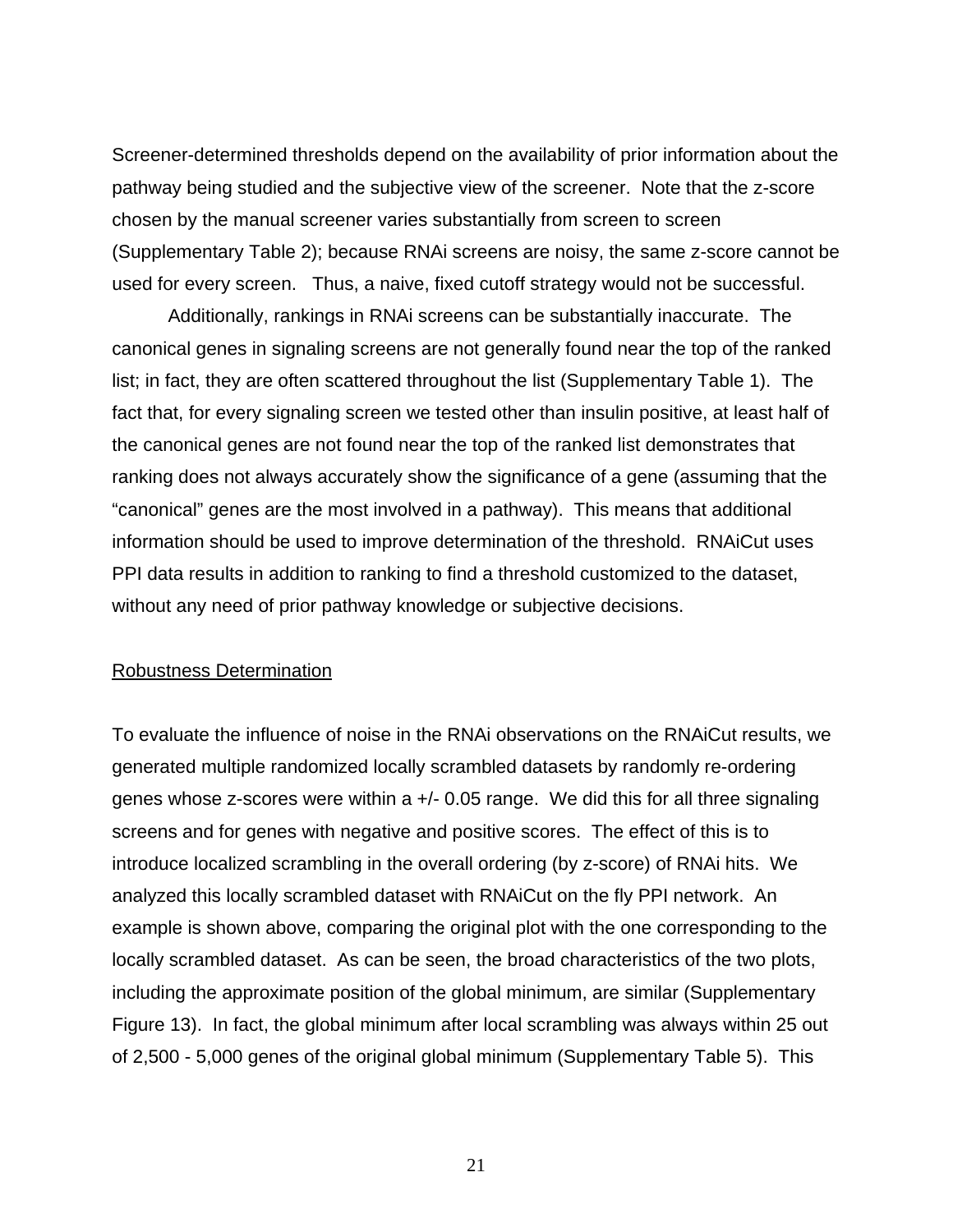consistency shows that the results of RNAiCut are resistant to some noise in the RNAi observations.

### Significance of RNAiCut's Success

RNAiCut's success demonstrates that genes with related functions are highly connected in PPI networks. RNAiCut thus verifies the key biological observation driving our approach, that PPI data provides orthogonal biological information to functional genomic data, with both datasets identifying well-connected genes regulating a single biological process.

By using PPI data, the RNAiCut tool provides an unbiased, automated approach to identifying pathway-relevant hits in functional genomic screens, and it can be applied to any specific-function screen using RNAi or cDNA reagents in organisms with available connectivity data. In contrast, a manual approach to estimating a threshold requires some knowledge of the relevant genes beforehand; it is a subjective process that uses only z-score-based RNAi screen gene rank. RNAiCut is therefore especially valuable for choosing genes for further analysis from screens for which very little *a priori* knowledge exists for the relevant pathway or biological process. As more PPI data becomes available, RNAiCut will likely become more accurate.

## Potential Limitations

## *Resolving gene synonyms*

A common – and difficult – problem when integrating multiple datasets is resolving gene synonyms. Not every gene has a name under every type of gene identifier, so genes are often lost when translating from one set of gene identifiers to another. In our study, fly dsRNA names were first mapped to CG numbers or FlyBase identifiers, and these were then mapped to our internal identifiers. Both the steps (dsRNA -> CG numbers and CG numbers -> internal identifiers) lose some information. Typically, the information loss is not substantial, and the majority of the genes always remain.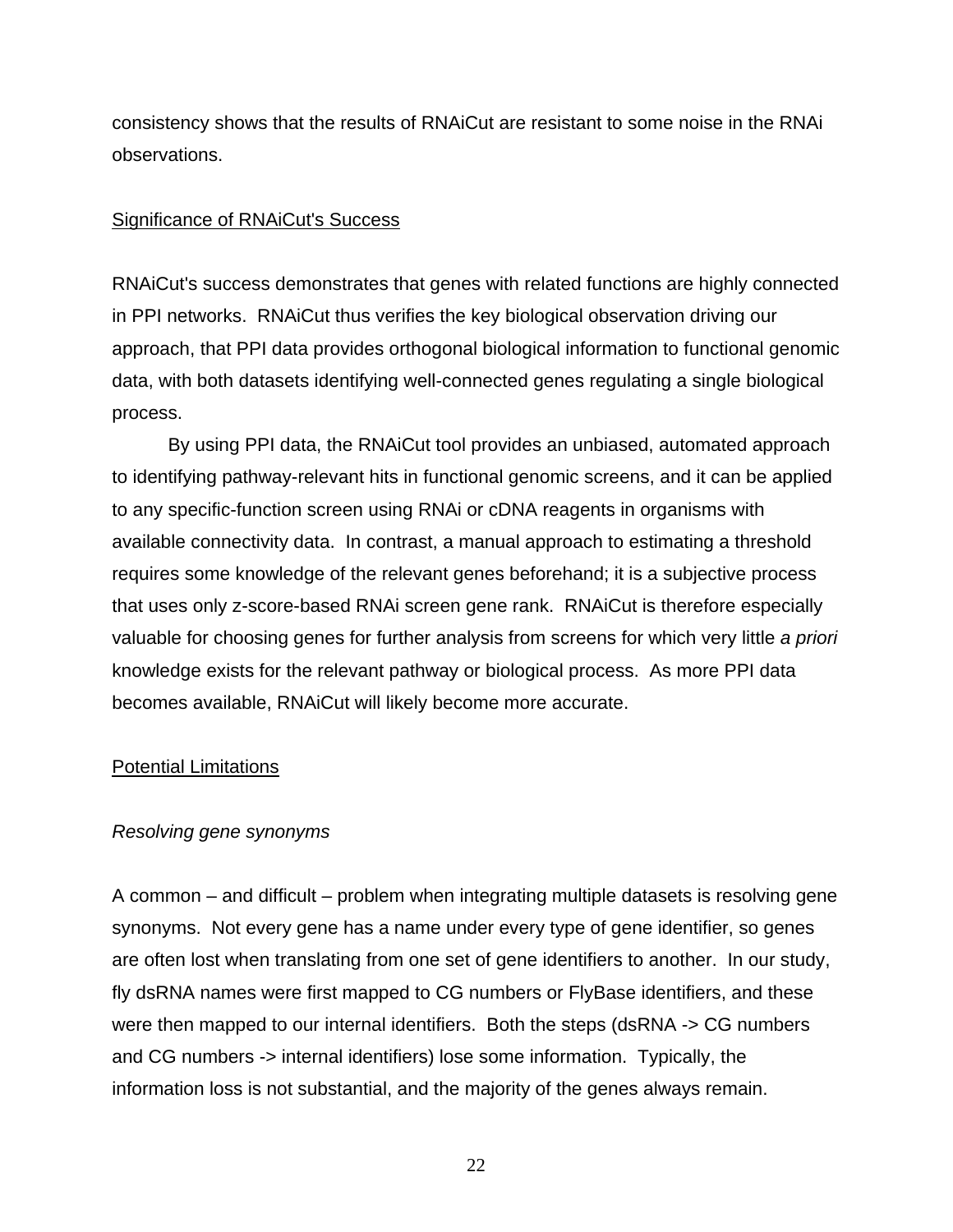However, in this particular case, the information loss was sometimes substantial, especially the information loss in the dsRNA identifiers -> CG numbers conversion (Supplementary Table 3). As both RNAi and PPI datasets become more mature, we expect that such information loss will diminish.

#### *RNAi screens for general "housekeeping" processes*

RNAiCut performs well when pathway-relevant hits from the RNAi screen all perform a specific function. While this may be true in many cases (e.g., a screen to identify genes in a specific pathway), in some cases the set of genes involved in a pathway or process may span many distinct sets of functions. In such cases, we expect there to be multiple dips in the graph, corresponding to various sets of functions.

The protein secretion negative and calcium entry negative screens shown previously had two dips each and especially late global minimums (Supplementary Figures 8 and 12). In each case, the second dip contains the global minimum. We think that these screens, unlike the signaling screens, are are not identifying genes involved in one specific pathway, but rather genes in a general cell biological process that influences and is influenced by multiple pathways at various times. Thus, there might be multiple groups of closely connected genes within these screens. The two dips that we see could be dips for different sets of closely connected genes. Therefore, our method may be less effective when determining a cutoff for a housekeeping function screen than it is when determining a cutoff for a screen for a specific pathway.

#### *Sparseness of PPI network*

The *D. melanogaster* PPI network is continuing to be updated, so some edges will likely be added in the near future. With the current fly PPI network, we obtained reasonable cutoffs for most of our screens. For hedgehog signaling negative, however, our cutoff for the fly PPI network included only 3 genes and corresponded to a z-score of -5.09, which is substantially greater in magnitude than we would expect (Supplementary Figure 6). When looking at the numbers of degrees and edges of these genes in the fly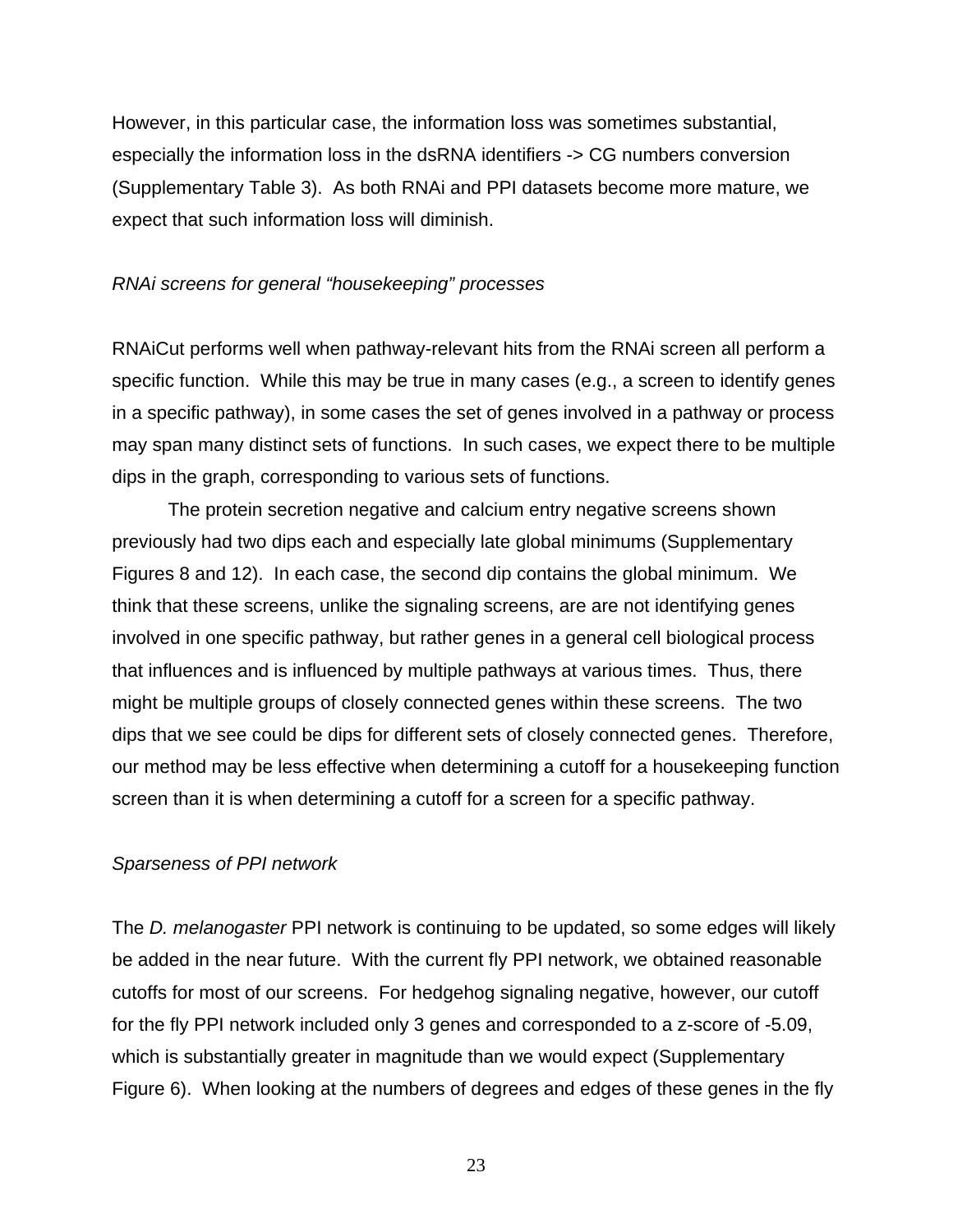PPI network, we found that the first three genes have twelve, twenty, and eleven degrees but share two out of three possible edges. The probability of this occurring is especially low, which is why the global minimum occurs at this point.

Since having only three pathway-relevant genes does not seem reasonable, we ran RNAiCut for hedgehog signaling negative on a multi-species network that included PPI connections from human and worm. To create this network, *Drosophila* PPI were supplemented with interologs from human and worm PPI data mapped to *Drosophila* functional orthologs. The mapping between the genes across various species was computed by a global alignment of the respective species-wide PPI networks. This results in an orthology mapping that incorporates both sequence similarity and similarity in the network structure.<sup>10</sup>

With the multi-species network, we found a new cutoff, -2.20, which is close to the manual cutoff, -2.0 (Supplementary Figure 14). We also found that, when using the multi-species PPI network, RNAiCut includes two canonical genes for hedgehog signaling, hh and cos, that it leaves out when using the fly PPI network. cos has a greater degree in the multi-species PPI network than it has in the fly PPI network (11 versus 4). We think that, because the fly PPI network may still be missing connections, as the fly PPI network is updated, the cutoff for hedgehog signaling on the fly PPI network for genes with negative scores will improve. We have provided this multispecies network on our website, http://rnaicut.csail.mit.edu, so that users can select this network if they obtain unreasonable results using the fly PPI network.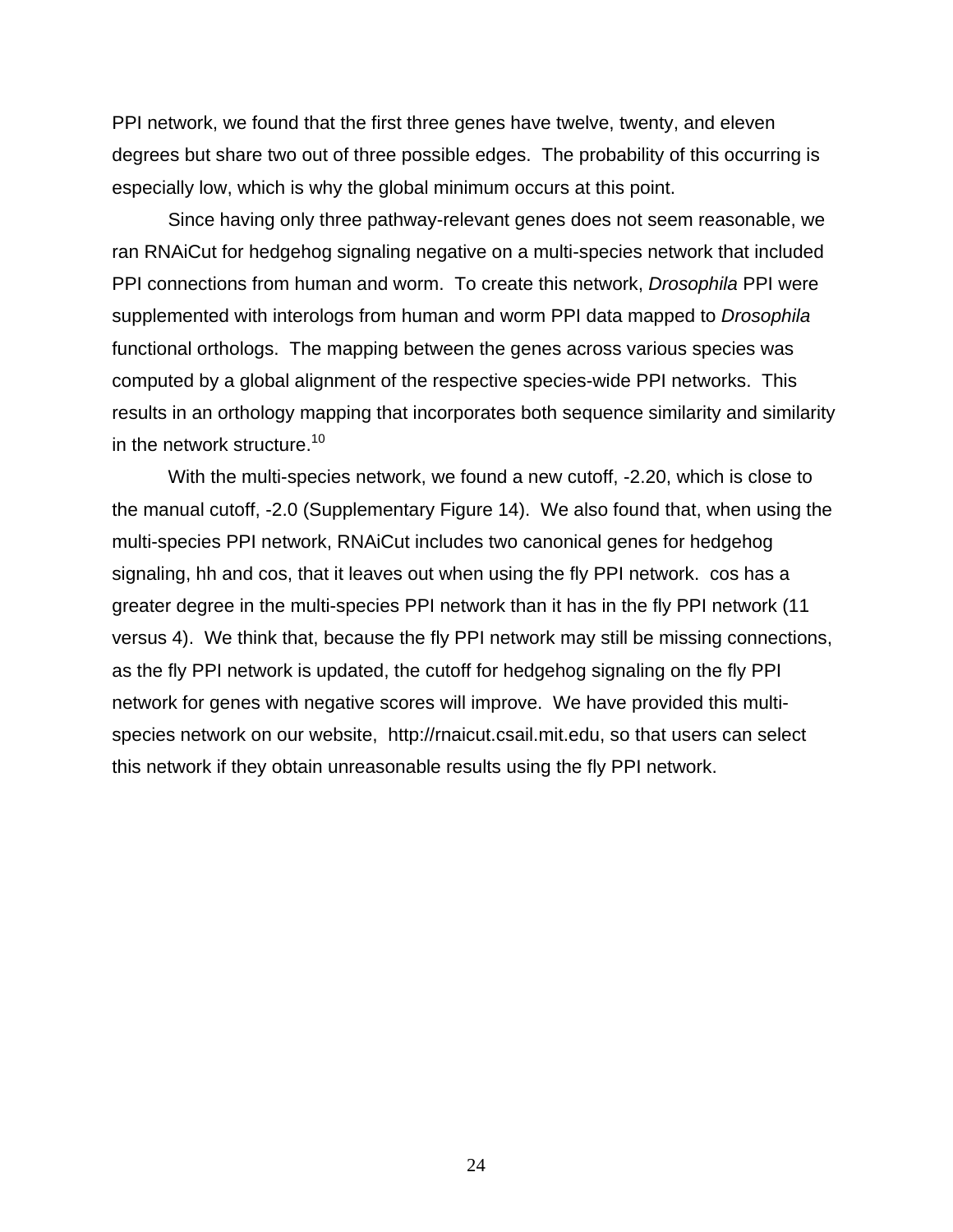### **Supplementary Methods**

#### Determining Cutoffs

RNAiCut determines pathway-relevant genes from functional genomic data by introducing the use of the connectivity of subgraphs of protein-protein interaction (PPI) networks. We are not changing the z-scores of individual hits; instead, we are using connectivity of a PPI network to find a z-score cutoff that indicates which genes' relationship to the pathway or process should be subject to further study. The PPI network was constructed with *D. melanogaster* PPI data from DIP and Biogrid.<sup>11, 12</sup> These networks have, as nodes, *D. melanogaster* genes and, as edges, the PPIs between them. In our analysis, we eliminated genes whose corresponding dsRNAs have >10 off-targets (defined by a 19 nt homology stretch), as this filtering substantially reduces off-target effects.<sup>13, 14, 15</sup>

RNAiCut first sorts the scores (either raw assay or z-scores) from a functional genomic experiment in descending order of strength (i.e., the strongest hit is ranked first) after separating genes with positive scores from genes with negative scores. It then eliminates repeats of genes, leaving in only the gene with greatest (or least for negative) score. For each of the first k nodes  $(k = 1, 2, 3,...)$  in a set, we asked the question: "compared to k randomly chosen nodes, how much more inter-connected is the subgraph formed by these k nodes in the PPI graph?" We use the number of edges in a subgraph as the measure of its inter-connectedness. This measure can be computed more efficiently than another popular measure of inter-connectedness, mean graph path length.

We then compute the number of edges in the PPI subgraph induced by the first k nodes and apply a theoretical model to quickly yet reliably approximate the p-value of obtaining this number by chance. Computing the p-value of obtaining the number of edges in a subgraph induced by the top k nodes is typically done through simulations that generate random samples by repeated, random re-wiring of the edges in the network and then compute the p-value of obtaining the number of edges in the subgraph induced by the k nodes. Unfortunately, these simulations can be time-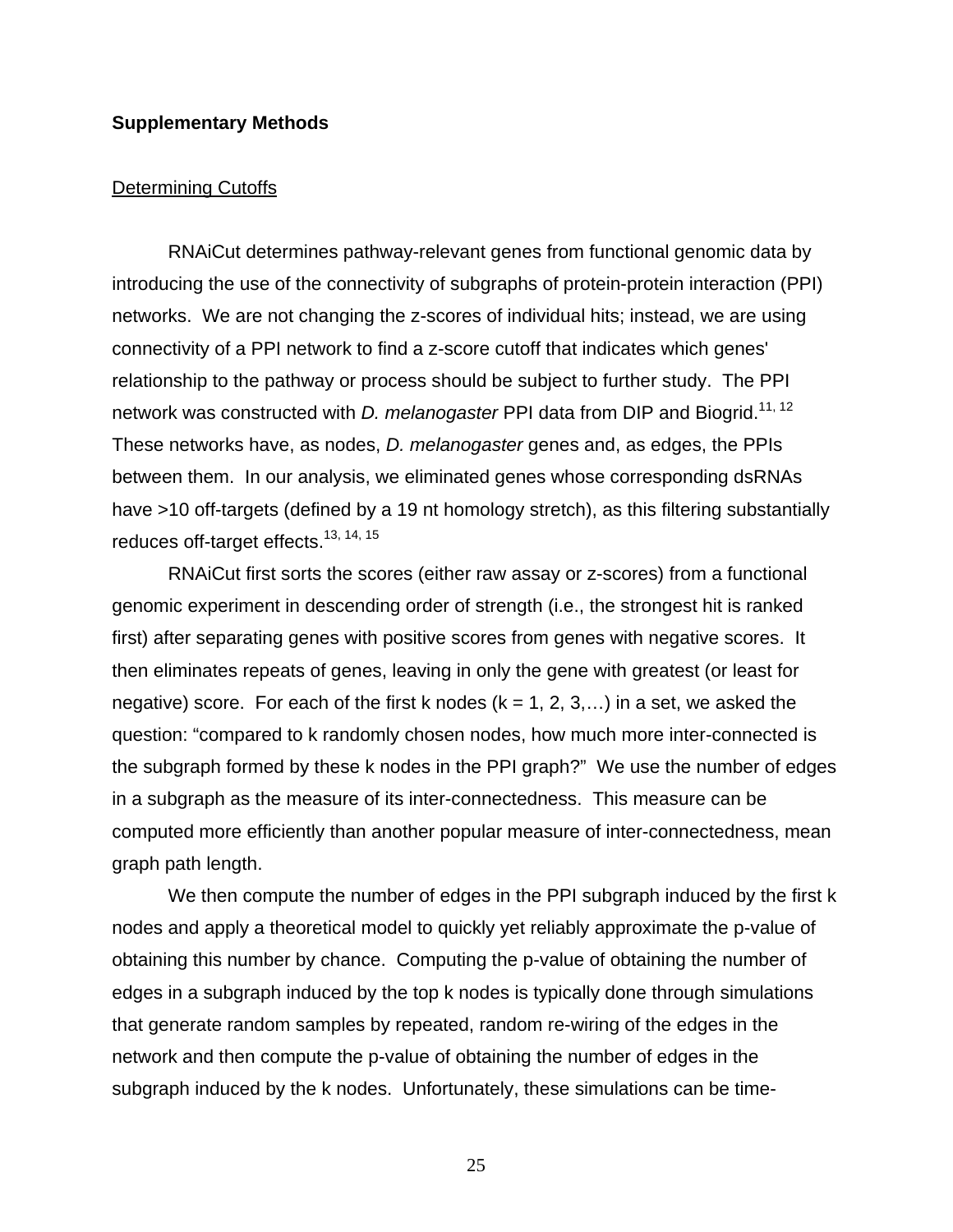consuming and cumbersome, especially for genome-scale screens. We therefore applied an algorithm that approximates the probability distribution of edges in a subgraph with a Poisson distribution, as described by Pradines *et al*. 16

These p-value computations (one for each value of k) are summarized as a plot where the X-axis consists of the RNAi hits ordered in decreasing order of significance (i.e., k) and the Y-axis, the natural log of the p-value of observing a subgraph of at least the size (i.e., edge count) of the one induced by the k highest scoring nodes (Supplementary Figures 1-12). (When the p-value is 0, we plot 0 on the Y-axis; this occurs for low values of k, when the subgraph does not yet have edges.) This plot is typically V-shaped, with a clear global minimum. We took the global minimum in the graph as the cutoff value, that is, all the genes to the left of and including the global minimum were classified as hits relevant to the pathway or process. We also classify genes not in the PPI network that are ranked higher than our global minimum according to z-score as pathway/process-relevant hits.

#### Quantifying Relevant Enrichment

We use the Database for Annotation, Visualization and Integrated Discovery (DAVID)'s functional annotation chart to determine which functions were enriched in each signaling screen (NIAID/NIH). $8, 9$  We first use DAVID's functional annotation chart to find the enriched Gene Ontology (GO) functions for the canonical genes in each signaling screen. We choose enriched terms with p-value <0.05 as the pathway-relevant functions. Then, we find the enriched GO functions for the genes before the cutoff and for the genes after the cutoff. We count the number of significantly enriched pathwayrelevant functions. We determine which functions are significant (p-value < 0.05) using the Benjamini-Hochberg FDR procedure for adjusting for multiple hypotheses, with n equal to the number of pathway-relevant functions for the screen. Finding substantially more pathway-relevant functions before the threshold than after the threshold suggests that the threshold is accurate.